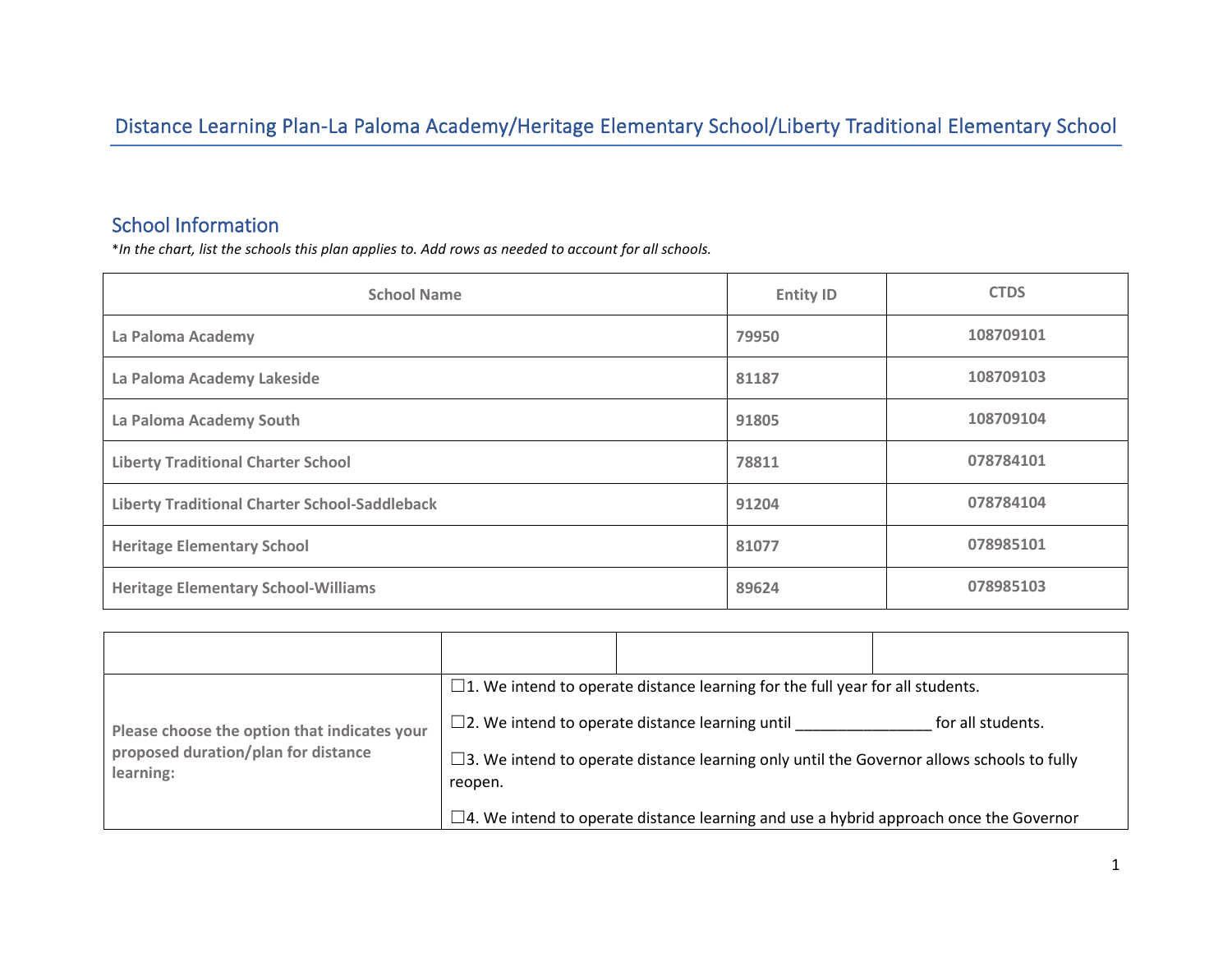|           | allows schools to fully reopen. Hybrid includes distance learning with students learning in the<br>classroom on some days, and from home on other days (i.e. half of the students attend<br>Mon/Wed and half of the students Tues/Thurs, half of the students come each week, etc.). |
|-----------|--------------------------------------------------------------------------------------------------------------------------------------------------------------------------------------------------------------------------------------------------------------------------------------|
|           | X5. Other (Please explain below)                                                                                                                                                                                                                                                     |
|           |                                                                                                                                                                                                                                                                                      |
|           | If you chose option 4 or 5 above, please provide a brief narrative explaining the details of the plan you will use:                                                                                                                                                                  |
|           | We intend to operate distance learning to students for the full year who are most comfortable with that approach, and do not want to return to                                                                                                                                       |
|           |                                                                                                                                                                                                                                                                                      |
|           | the physical location. We will also fully reopen to those students who are comfortable to return to the physical classroom when we are allowed                                                                                                                                       |
|           |                                                                                                                                                                                                                                                                                      |
| to do so. |                                                                                                                                                                                                                                                                                      |
|           |                                                                                                                                                                                                                                                                                      |
|           |                                                                                                                                                                                                                                                                                      |

| Is the charter requiring students to do distance learning? Yes, Until we are allowed to physically open.                 | Choose an item. |
|--------------------------------------------------------------------------------------------------------------------------|-----------------|
| If students are required to do distance learning, is the charter school providing a physical location for students to go | Choose an item. |
| during the same hours of the day AND the same days throughout the week as it did in the FY2020 school year prior to the  |                 |
| school closure? Yes                                                                                                      |                 |

*\*In the case of a statewide closure or delay of in-person instruction, the requirement to provide a physical location available for students is waived under the Executive Order 2020-41 until the State permits in-person instruction. If due to a COVID-19 outbreak and pursuant to A.R.S. § 36-787, the Arizona Department of Health Services directs a school to close temporarily in order to appropriately sanitize the facility, the requirement to provide a physical location available for students is waived.* 

# Attendance Tracking (1.a.i, 1.i)

- *a. Describe how the charter school will track attendance for students attending remotely, whether full time or intermittently.* The description must include the specific measures that will be used to determine whether a student participating in DL will be reported as present or absent on days when instruction does not take place in person. Attendance tracking may include methods such as:
	- Communication with their teachers via telephone, ZOOM, MS Teams, or other digital meeting software.
	- Student participation in a virtual meeting or classroom session (ZOOM, MS TEAMS, Google Meets, etc.)
	- Daily assignments completed and submitted by the student.
	- A parent attestation of documentation of time spent on educational activities.

*The charter holder is advised that the ADE will continue to issue guidance on the topic of attendance, and should closely monitor updated information related to these expectations. Current guidance can be found here[: https://www.azed.gov/finance/school-finance-guidance-for](https://www.azed.gov/finance/school-finance-guidance-for-covid-19/)[covid-19/](https://www.azed.gov/finance/school-finance-guidance-for-covid-19/)*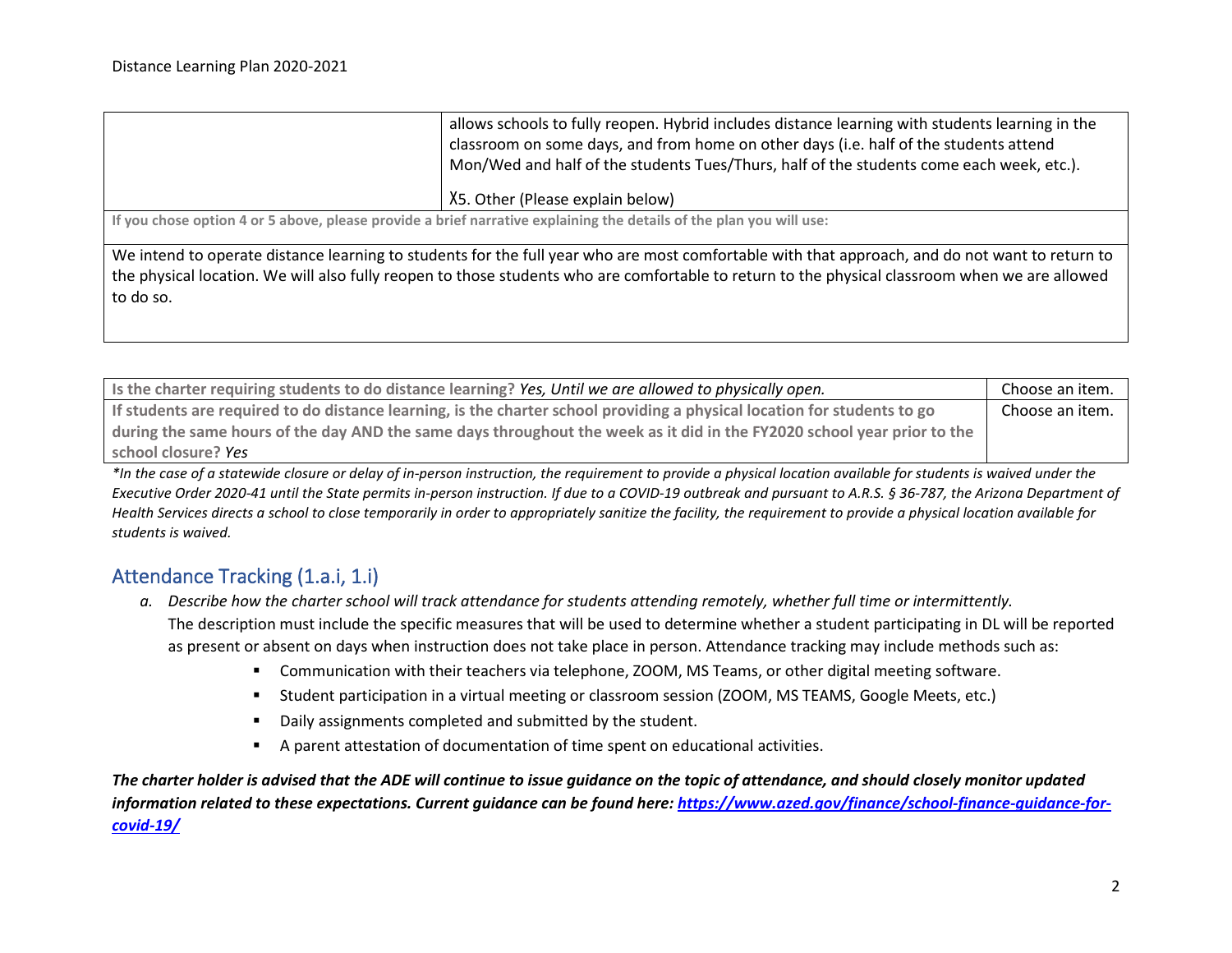| If the Charter Holder currently operates an approved AOI, it must follow the AOI attendance requirements outlined by ADE and A.R.S. §15-808 for |  |  |  |  |
|-------------------------------------------------------------------------------------------------------------------------------------------------|--|--|--|--|
| students enrolled in the AOI.                                                                                                                   |  |  |  |  |

| <b>Action Step(s)</b>                                                                                                                                                                                                                                                                                                                                                                                                                       | <b>Person(s) Responsible</b>                                                                                                                                                                                                                                              | <b>Frequency and/or Timing</b>                                                                                                                                                                                                                                                                                                       | <b>Evidence of Implementation</b>                                                                                                                                  |
|---------------------------------------------------------------------------------------------------------------------------------------------------------------------------------------------------------------------------------------------------------------------------------------------------------------------------------------------------------------------------------------------------------------------------------------------|---------------------------------------------------------------------------------------------------------------------------------------------------------------------------------------------------------------------------------------------------------------------------|--------------------------------------------------------------------------------------------------------------------------------------------------------------------------------------------------------------------------------------------------------------------------------------------------------------------------------------|--------------------------------------------------------------------------------------------------------------------------------------------------------------------|
| Attendance will be tracked by<br>logins to the classroom platform,<br>retrieving messages from their<br>Class Dojo and through daily<br>Zoom Meetings. Parent affidavit<br>of completion of assignment and<br>time on task will also be accepted.<br>Parents without technology will<br>receive a paper daily log to record<br>the time a student is on task.<br>Paper logs will be handed in<br>weekly to the registrar for<br>attendance. | Teachers will track attendance on<br>a paper roster. Rosters will be<br>handed in to the registrar once<br>per week.<br>Registrar as reported through the<br>classroom teacher and the<br>electronic log (paper log when no<br>technology is available to the<br>student) | Daily, Checked at the top<br>$\bullet$<br>of each hour of the day<br>during school hours and<br>the previous days hours<br>first thing in the morning.<br>Students daily log will be<br>$\bullet$<br>collected on Friday of<br>every week and<br>submitted to the registrar<br>for verification of<br>attendance and to<br>preserve. | PowerSchool as<br>$\bullet$<br>compared to students<br>login to their online<br>platform<br>Daily logs collected each<br>Friday and submitted to<br>the registrar. |

*b. Describe the efforts the charter school will make to ensure all enrolled students are contacted and in communication on a regular basis.* 

| <b>Action Step(s)</b>                                                                                                                                                               | <b>Person(s) Responsible</b>                                            | <b>Frequency and/or Timing</b> | <b>Evidence of Implementation</b>                                                                                 |
|-------------------------------------------------------------------------------------------------------------------------------------------------------------------------------------|-------------------------------------------------------------------------|--------------------------------|-------------------------------------------------------------------------------------------------------------------|
| Students not enrolling in the<br>online platform daily will be called<br>by 9 am the next morning to<br>determine reason for absence.<br>Absence will be calculated at that<br>time | Registrar<br><b>Distance Learning Coordinator</b><br>General Ed teacher | Daily                          | PowerSchool attendance,<br>Attendance log in PowerSchool<br>and Online Platform<br>Paper log submitted to school. |
| Students using paper logs will be<br>tracked by handing in of log but<br>will be required to do an online                                                                           |                                                                         |                                |                                                                                                                   |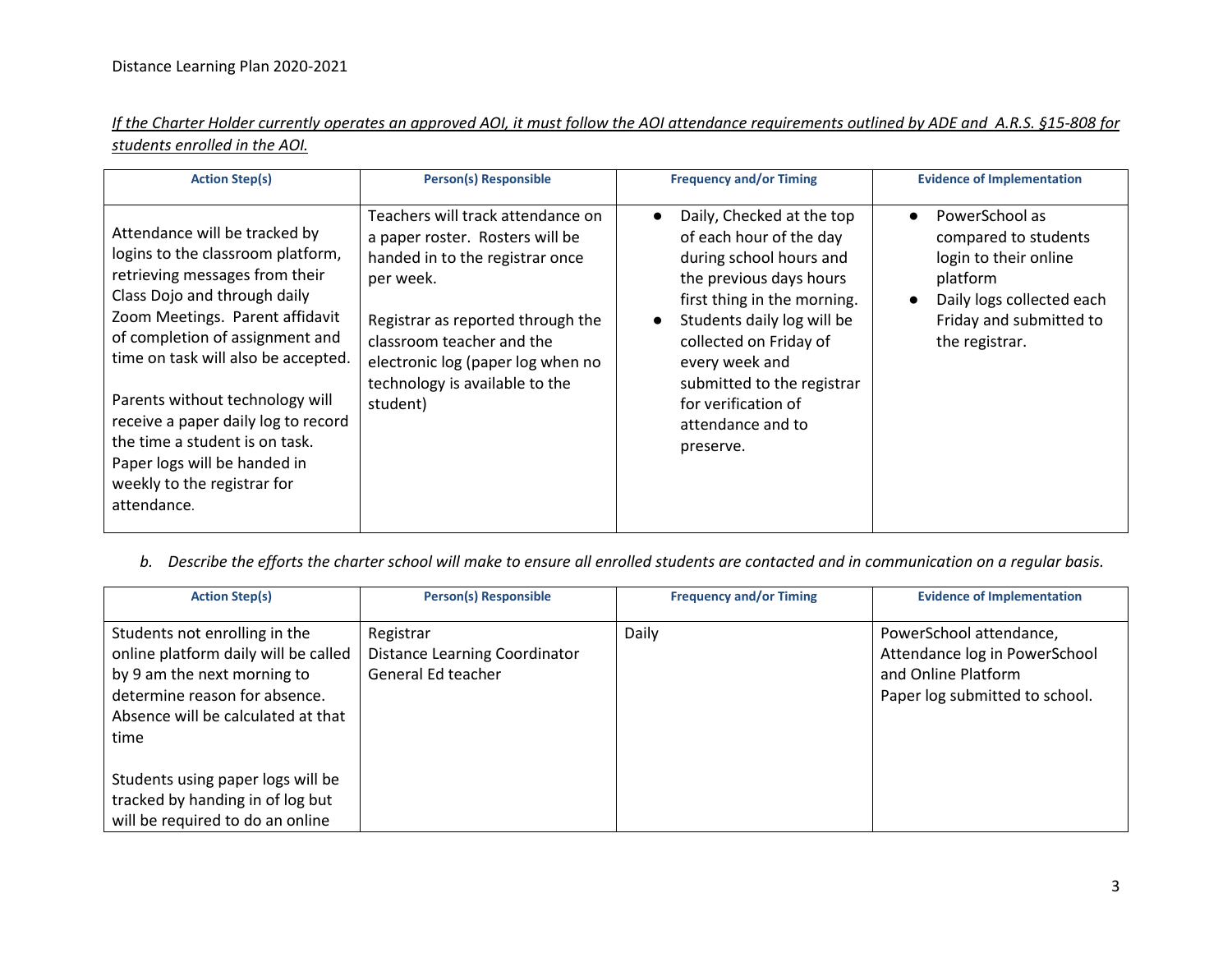| check in or daily phone call to |  |  |
|---------------------------------|--|--|
| teacher to ensure they are on   |  |  |
| track.                          |  |  |

# Teacher and Staff Expectations and Support (1.a.ii)

*a. Describe expectations of teachers and other staff working virtually.* 

| <b>Action Step(s)</b>                                                                                                                                                                                     | <b>Person(s) Responsible</b>                                                                                                                                            | <b>Frequency and/or Timing</b> | <b>Evidence of Implementation</b>                                                           |
|-----------------------------------------------------------------------------------------------------------------------------------------------------------------------------------------------------------|-------------------------------------------------------------------------------------------------------------------------------------------------------------------------|--------------------------------|---------------------------------------------------------------------------------------------|
| Sign in each school day to<br>$\bullet$<br>digital platform<br>Respond to<br>$\bullet$<br>student/parent questions<br>daily<br>Weekly communication to<br>Distance Learning families                      | Classroom teacher,<br>$\bullet$<br>Distance Learning<br>Coordinator<br>Principal<br>$\bullet$<br><b>Case Managers for SPED</b><br>and EL<br><b>Title 1 Coordinators</b> | Daily/Weekly<br>Bi-quarterly   | Emails,<br>Google Classroom,<br>Class Dojo<br>Lesson Plans<br><b>Student Completed Work</b> |
| (newsletter, digital posts)<br>Grade student work and<br>provide feedback<br>Daily Zoom Meeting to<br>Class<br>Create lessons with<br>videos on concepts being                                            |                                                                                                                                                                         |                                | Student progress report and<br>report card                                                  |
| taught to students.<br>Provide students and<br>parents lessons and<br>support on grade level<br>concepts as presented in<br><b>Beyond Textbooks</b><br>Staff will provide support<br>to classroom teacher |                                                                                                                                                                         |                                |                                                                                             |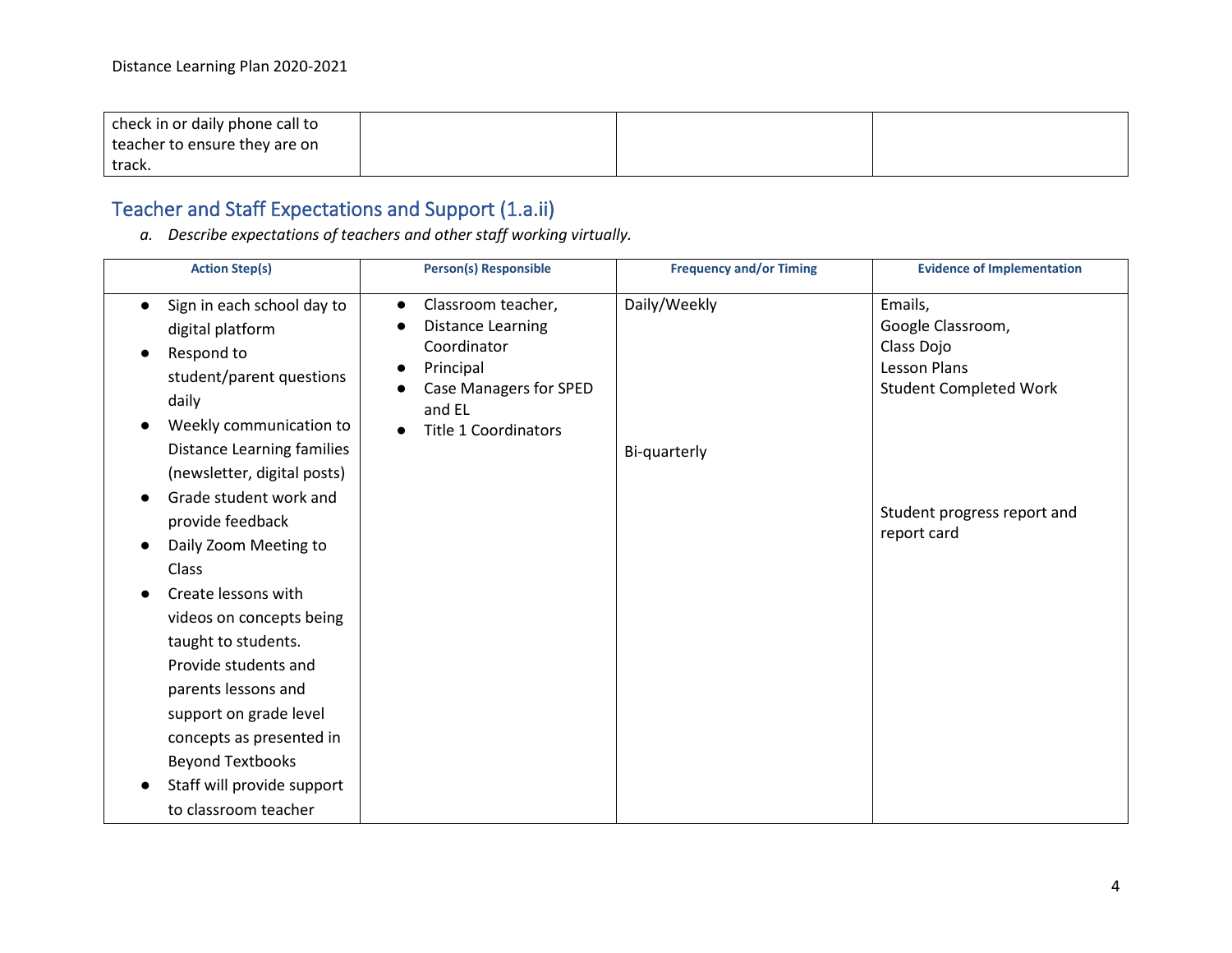| through: |                   |  |  |
|----------|-------------------|--|--|
| $\circ$  | phone calls to    |  |  |
|          | families          |  |  |
| $\circ$  | reading materials |  |  |
|          | sent home on      |  |  |
|          | video to provide  |  |  |
|          | support to        |  |  |
|          | families          |  |  |
| $\circ$  | Create            |  |  |
|          | supplemental      |  |  |
|          | materials for     |  |  |
|          | teachers that     |  |  |
|          | scaffold          |  |  |
|          | instruction to    |  |  |
|          | meet needs of     |  |  |
|          | subgroups         |  |  |
| $\circ$  | Find resources    |  |  |
|          | based on          |  |  |
|          | students EL and   |  |  |
|          | SPEd needs.       |  |  |
|          |                   |  |  |

- *b. Describe commitments on delivery of employee support services including but not limited to:*
	- o *Human resource policies and support for employees; and*
	- o *Regular communication from the administration.*

| <b>Action Step(s)</b>                 | <b>Person(s) Responsible</b>     | <b>Frequency and/or Timing</b> | <b>Evidence of Implementation</b>                                                         |
|---------------------------------------|----------------------------------|--------------------------------|-------------------------------------------------------------------------------------------|
| Staff meeting<br>Weekly memo to staff | Site principal<br>Human Resource | Weekly                         | Emails<br>Completed Policies and<br><b>Procedures</b><br>Weekly updates to all staff from |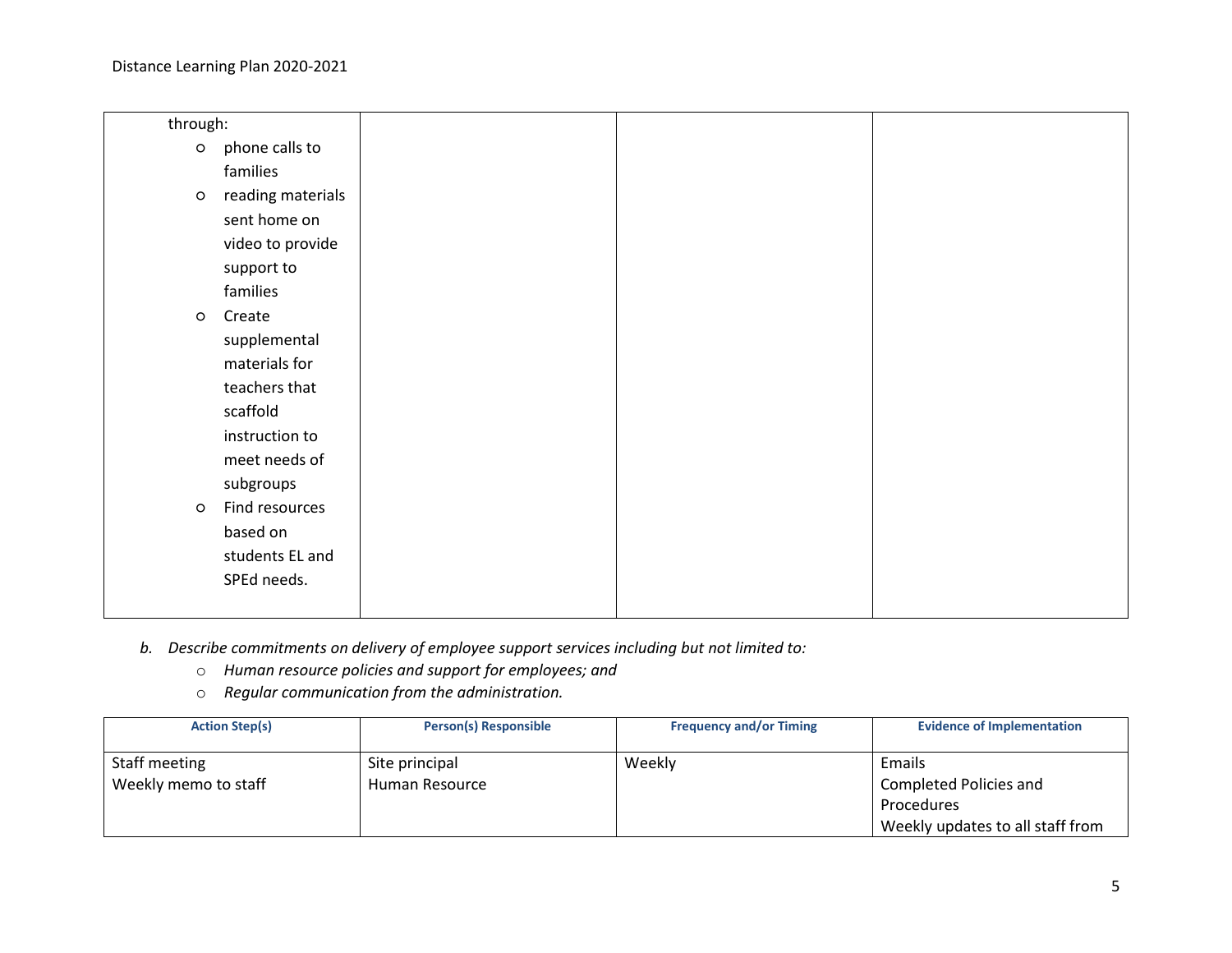| -<br>Adi<br>но |
|----------------|

*c. Describe how professional development will be provided to employees.*

| <b>Action Step(s)</b>              | <b>Person(s) Responsible</b> | <b>Frequency and/or Timing</b>  | <b>Evidence of Implementation</b> |
|------------------------------------|------------------------------|---------------------------------|-----------------------------------|
| Two weeks prior to school          | Site principal               | Monthly after the first 10 days | Sign-In sheets,                   |
| starting we will provide training  |                              |                                 | Certificates                      |
| each day for 10 days on SEL for    |                              |                                 | PD Calendar                       |
| the teachers, How to use Google    |                              |                                 |                                   |
| Classroom, using online programs   |                              |                                 |                                   |
| for mastery of concepts, New EL    |                              |                                 |                                   |
| requirements and ensuring          |                              |                                 |                                   |
| Special Education and EL           |                              |                                 |                                   |
| programs continue in the distance  |                              |                                 |                                   |
| learning program.                  |                              |                                 |                                   |
|                                    |                              |                                 |                                   |
| Once per month based on the In-    |                              |                                 |                                   |
| person and virtually trainings on: |                              |                                 |                                   |
| Google Classroom features,         |                              |                                 |                                   |
| online programs including flipped  |                              |                                 |                                   |
| classrooms,                        |                              |                                 |                                   |
| Distance Learning expectations     |                              |                                 |                                   |
| and procedures                     |                              |                                 |                                   |

**List Specific Professional Development Topics That Will Be Covered**

In-person or virtually trainings on Google Classroom features, online programs, Distance Learning expectations and procedures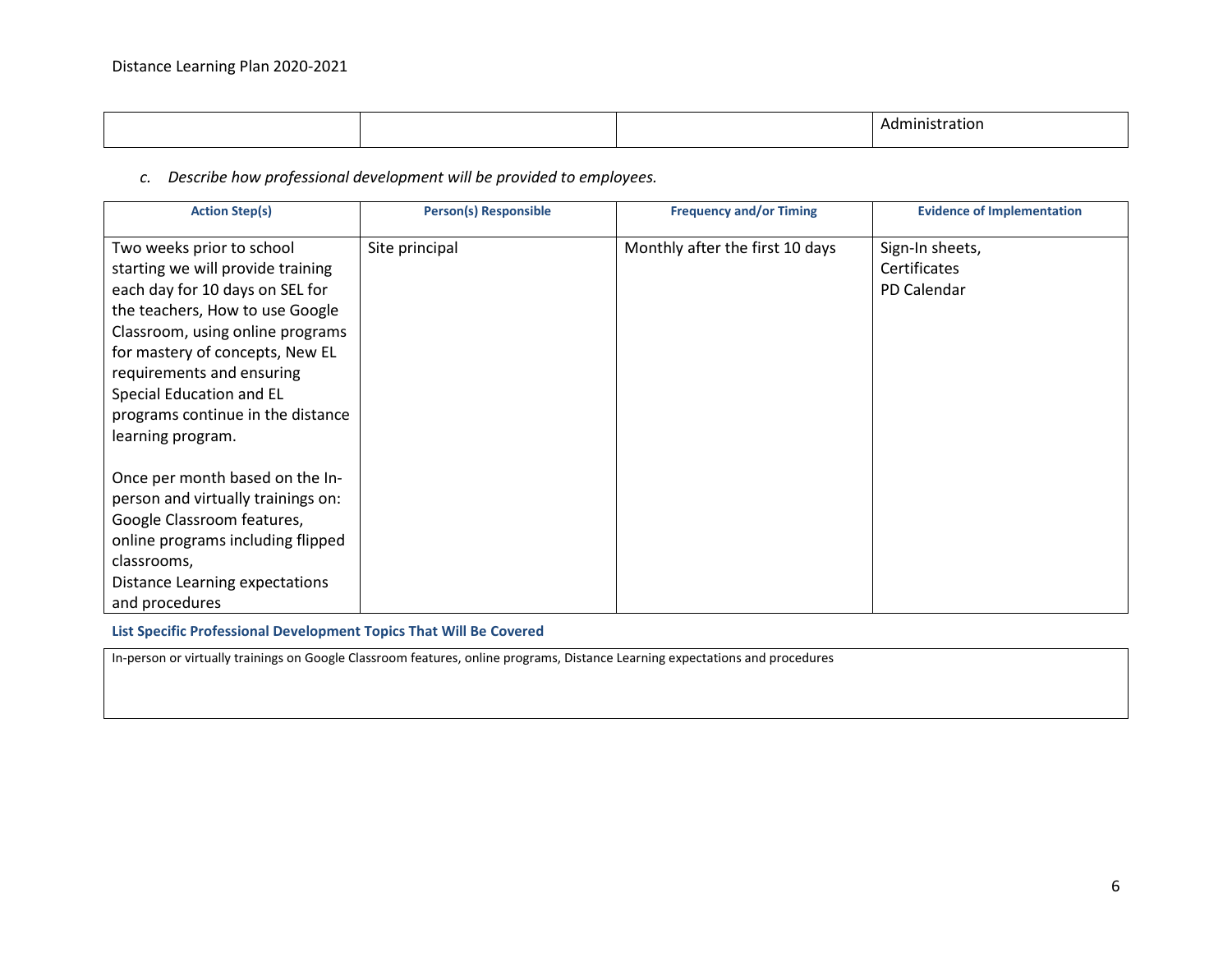# Connectivity (1.a.iii)Check the boxes below to indicate which was/will be used to ensure each student, teacher, and staff member has access to a device and internet connectivity if the plan relies on online learning.

|                                                                | <b>Students</b> | <b>Teachers</b> | <b>Staff</b> |
|----------------------------------------------------------------|-----------------|-----------------|--------------|
| <b>What was Used to Establish Need?</b>                        |                 |                 |              |
| Questionnaire                                                  |                 |                 |              |
| <b>Personal Contact and Discussion</b>                         | x               | x               | x            |
| Needs Assessment-Available data                                |                 |                 |              |
| Other:                                                         |                 |                 |              |
| What will be Used to Respond to Need?                          |                 |                 |              |
| Loaner Device (laptop/tablet)                                  | x               | x               | x            |
| WIFI Hot Spot                                                  |                 |                 |              |
| Supplemental Utility Support (Internet)                        |                 |                 |              |
| Other: Paper until return to school and then offer             |                 |                 |              |
| on campus use of technology                                    | x               | x               | x            |
| When will stakeholders have access to IT Support Availability? |                 |                 |              |
| <b>Traditional School Hours</b>                                | x               | x               | x            |
| <b>Extended Weekday Hours</b>                                  |                 |                 |              |
| 24/7 Support                                                   |                 |                 |              |
| Other:                                                         |                 |                 |              |

### Instructional Methods and Monitoring Learning (1.a.iii)

*a. In the tables below, list the methods that will be used to deliver instruction (i.e. Direct Instruction via Zoom, Independent Study, Project Based Learning via a menu of options), the content provider or program to be used (i.e. Edgenuity, Journeys, Saxon Math), and the Formative and Summative Assessment Strategies to be used, as well as the frequency of those assessments.*

| Instructional Methods, Content Delivery, and Monitoring Student Learning (Math) |                             |                          |                             |                          |
|---------------------------------------------------------------------------------|-----------------------------|--------------------------|-----------------------------|--------------------------|
|                                                                                 | <b>Educational Delivery</b> | Content Provider/Program | <b>Formative Assessment</b> | Summative Assessment     |
|                                                                                 | <b>Methodologies</b>        | Used                     | Strategies and Freguency    | Strategies and Freguency |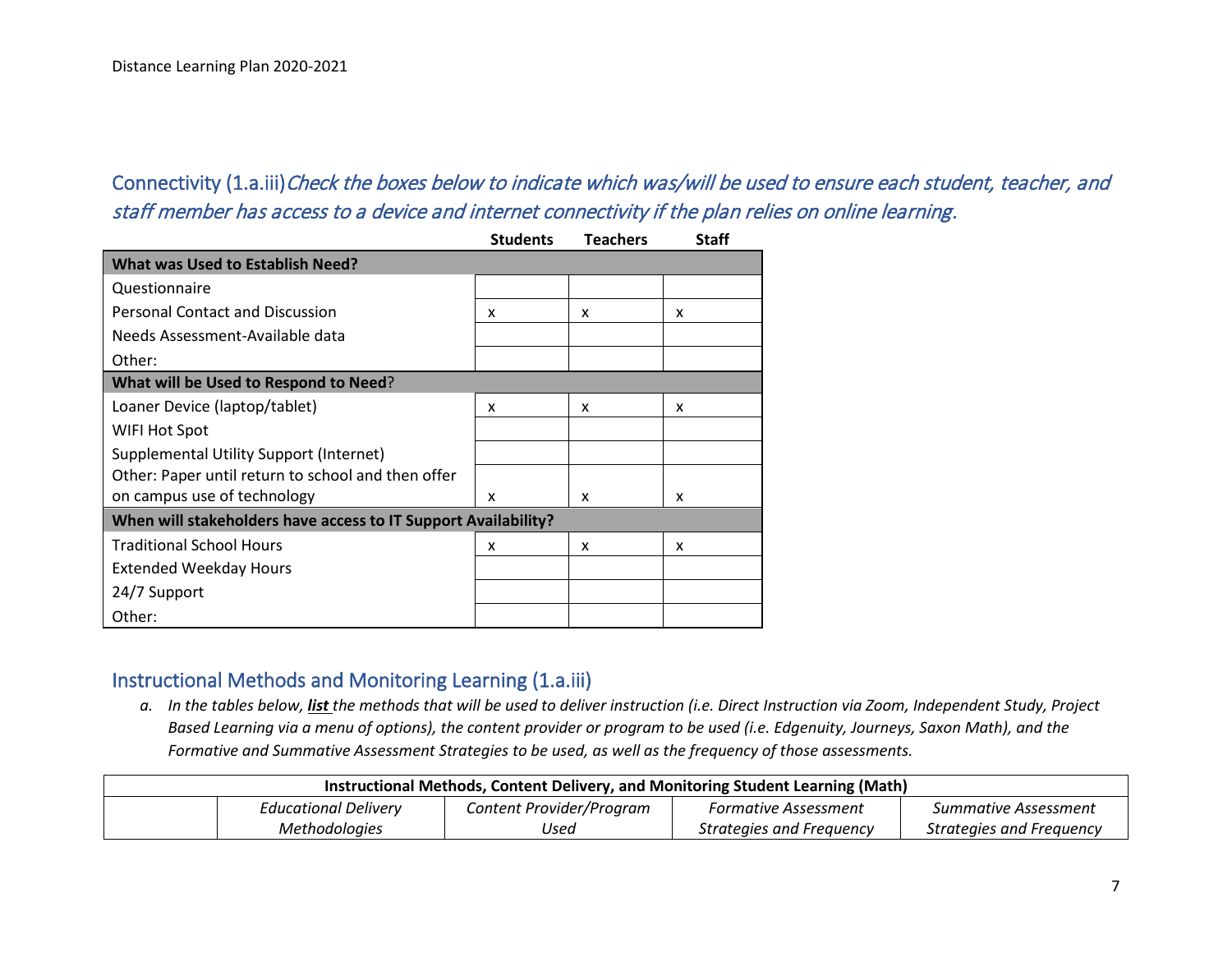| Kindergarten | Direct Instruction through   | Each site will be using Google   | Daily assignments as a check  | <b>End of Course Assessments</b> |
|--------------|------------------------------|----------------------------------|-------------------------------|----------------------------------|
|              | Zoom meetings and Loom pre   | Classroom with multiple          | for understanding             | <b>Unit Tests</b>                |
|              | recorded lessons.            | resources and links per day.     | Formative assessments for     | <b>Chapter Tests</b>             |
|              | Independent study,           | Additionally each site will use  | each standard introduced and  | <b>Worksheets and Major</b>      |
|              | supplemental instruction via | the items listed below as        | mastered approximately        | Projects                         |
|              | Zoom, Google Classroom       | supplemental.                    | every 5 days. Beyond          | Weekly on Friday                 |
|              |                              | La Paloma Central: enVision      | Textbooks provides a calendar |                                  |
|              | Curriculum Map and           | math, Beyond Textbooks           | of all requirements for the   |                                  |
|              | Curriculum Calendar are      | La Paloma Lakeside: Khan         | year.                         |                                  |
|              | based on Beyond Textbooks    | Academy BrainPop Jr              |                               |                                  |
|              |                              | La Paloma South: enVision        |                               |                                  |
|              |                              | math, Beyond Textbooks           |                               |                                  |
|              |                              | Liberty Phoenix: Go Math,        |                               |                                  |
|              |                              | Beyond Textbooks, IXL            |                               |                                  |
|              |                              | Liberty Saddleback: enVision,    |                               |                                  |
|              |                              | Performance Coach,               |                               |                                  |
|              |                              | <b>Heritage Glendale:</b> Beyond |                               |                                  |
|              |                              | Textbooks, ABC Mouse             |                               |                                  |
|              |                              | <b>Heritage Williams: Beyond</b> |                               |                                  |
|              |                              | <b>Textbooks</b>                 |                               |                                  |
| $1 - 3$      | Direct Instruction through   | Each site will be using Google   | Daily assignments as a check  | <b>End of Course Assessments</b> |
|              | Zoom meetings and Loom pre   | Classroom with multiple          | for understanding (problem    | <b>Unit Tests</b>                |
|              | recorded lessons.            | resources and links per day.     | sets, homework sheets)        | <b>Chapter Tests</b>             |
|              | Independent study,           | Additionally each site will use  | Formative assessments for     | <b>Worksheets and Major</b>      |
|              | supplemental instruction via | the items listed below as        | each standard introduced and  | Projects                         |
|              | Zoom, Google Classroom       | supplemental.                    | mastered approximately        | Weekly on Friday                 |
|              |                              | La Paloma Central: enVision      | every 5 days. Beyond          |                                  |
|              | Curriculum Map and           | math, Prodigy, Beyond            | Textbooks provides a calendar |                                  |
|              | Curriculum Calendar are      | <b>Textbooks</b>                 | of all requirements for the   |                                  |
|              | based on Beyond Textbooks    | La Paloma Lakeside: Beyond       | year.                         |                                  |
|              |                              | Textbooks, Khan Academy          |                               |                                  |
|              |                              | BrainPop Jr.                     |                               |                                  |
|              |                              | La Paloma South: enVision        |                               |                                  |
|              |                              | math, Prodigy, Beyond            |                               |                                  |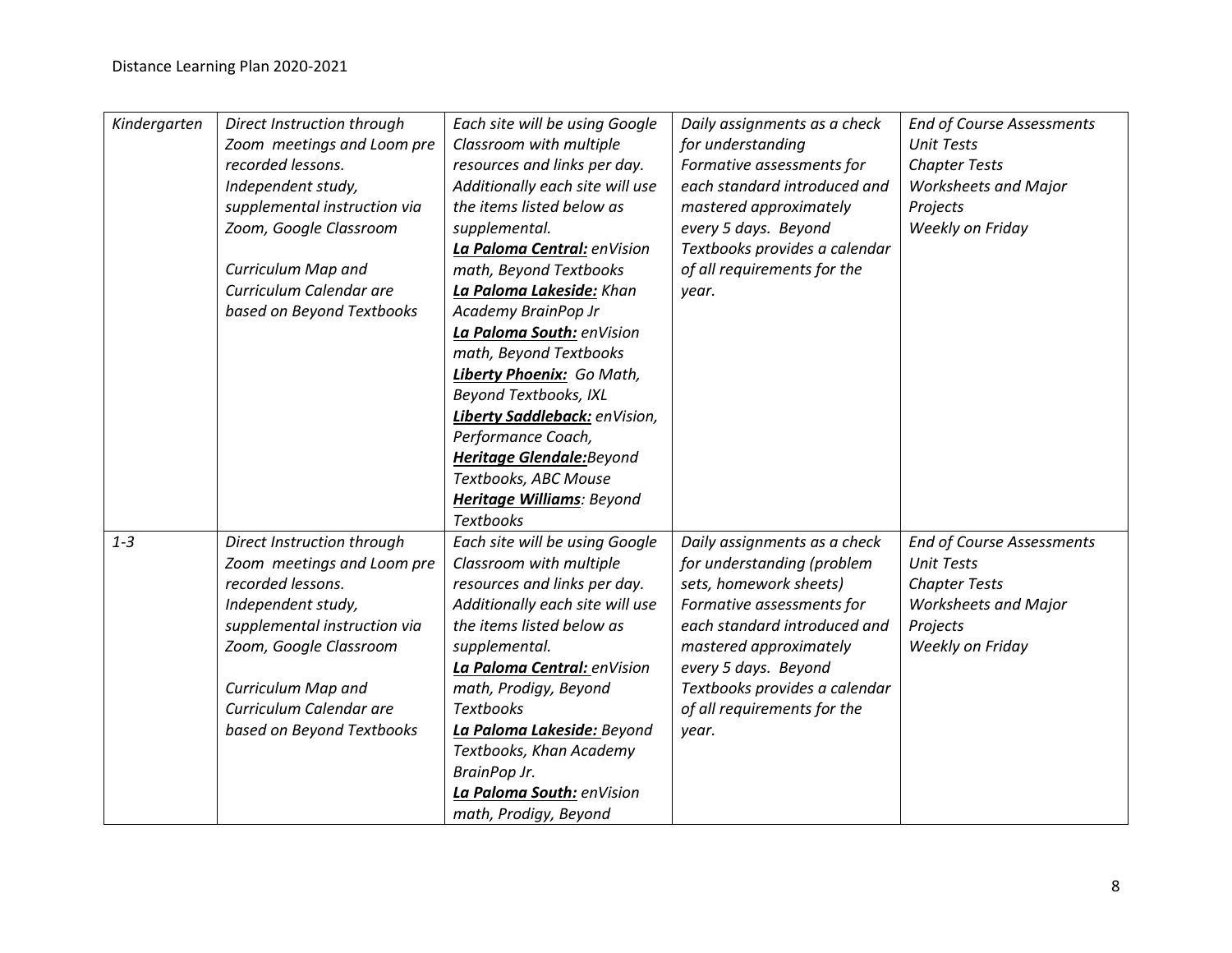|         |                              | Textbooks, Support Coach        |                               |                                  |
|---------|------------------------------|---------------------------------|-------------------------------|----------------------------------|
|         |                              | Digital                         |                               |                                  |
|         |                              | Liberty Phoenix: Go Math,       |                               |                                  |
|         |                              | Beyond Textbooks, IXL           |                               |                                  |
|         |                              | <b>Liberty Saddleback:</b>      |                               |                                  |
|         |                              | Performance Coach, Envision     |                               |                                  |
|         |                              | Math                            |                               |                                  |
|         |                              | Heritage Glendale: Beyond       |                               |                                  |
|         |                              | Textbooks, Prodigy, BrainPop    |                               |                                  |
|         |                              | Jr. (1st grade), RAZ kids (2nd- |                               |                                  |
|         |                              | 3rd), Performance Coach (3rd    |                               |                                  |
|         |                              | grade)                          |                               |                                  |
|         |                              | Heritage Williams: Beyond       |                               |                                  |
|         |                              | Textbooks, TPT Math daily       |                               |                                  |
|         |                              | bundles                         |                               |                                  |
| $4 - 6$ | Direct Instruction through   | Each site will be using Google  | Daily assignments as a check  | <b>End of Course Assessments</b> |
|         | Zoom meetings and Loom pre   | Classroom with multiple         | for understanding (problem    | <b>Unit Tests</b>                |
|         | recorded lessons.            | resources and links per day.    | sets, homework sheets)        | <b>Chapter Tests</b>             |
|         | Independent study,           | Additionally each site will use | Formative assessments for     | <b>Worksheets and Major</b>      |
|         | supplemental instruction via | the items listed below as       | each standard introduced and  | Projects                         |
|         | Zoom, Google Classroom       | supplemental.                   | mastered approximately        | Weekly on Friday                 |
|         |                              | La Paloma Central: enVision     | every 5 days. Beyond          |                                  |
|         | Curriculum Map and           | math, Performance Coach,        | Textbooks provides a calendar |                                  |
|         | Curriculum Calendar are      | eSpark, Prodigy,, Beyond        | of all requirements for the   |                                  |
|         |                              | <b>Textbooks</b>                |                               |                                  |
|         | based on Beyond Textbooks    |                                 | year.                         |                                  |
|         |                              | La Paloma Lakeside: Beyond      |                               |                                  |
|         |                              | Textbooks, Prodigy, Coach       |                               |                                  |
|         |                              | Digital                         |                               |                                  |
|         |                              | La Paloma South: enVision       |                               |                                  |
|         |                              | math, Performance Coach,        |                               |                                  |
|         |                              | Prodigy, eSpark,                |                               |                                  |
|         |                              | Scholastic.com,, Beyond         |                               |                                  |
|         |                              | <b>Textbooks</b>                |                               |                                  |
|         |                              | Liberty Phoenix: Go Math,       |                               |                                  |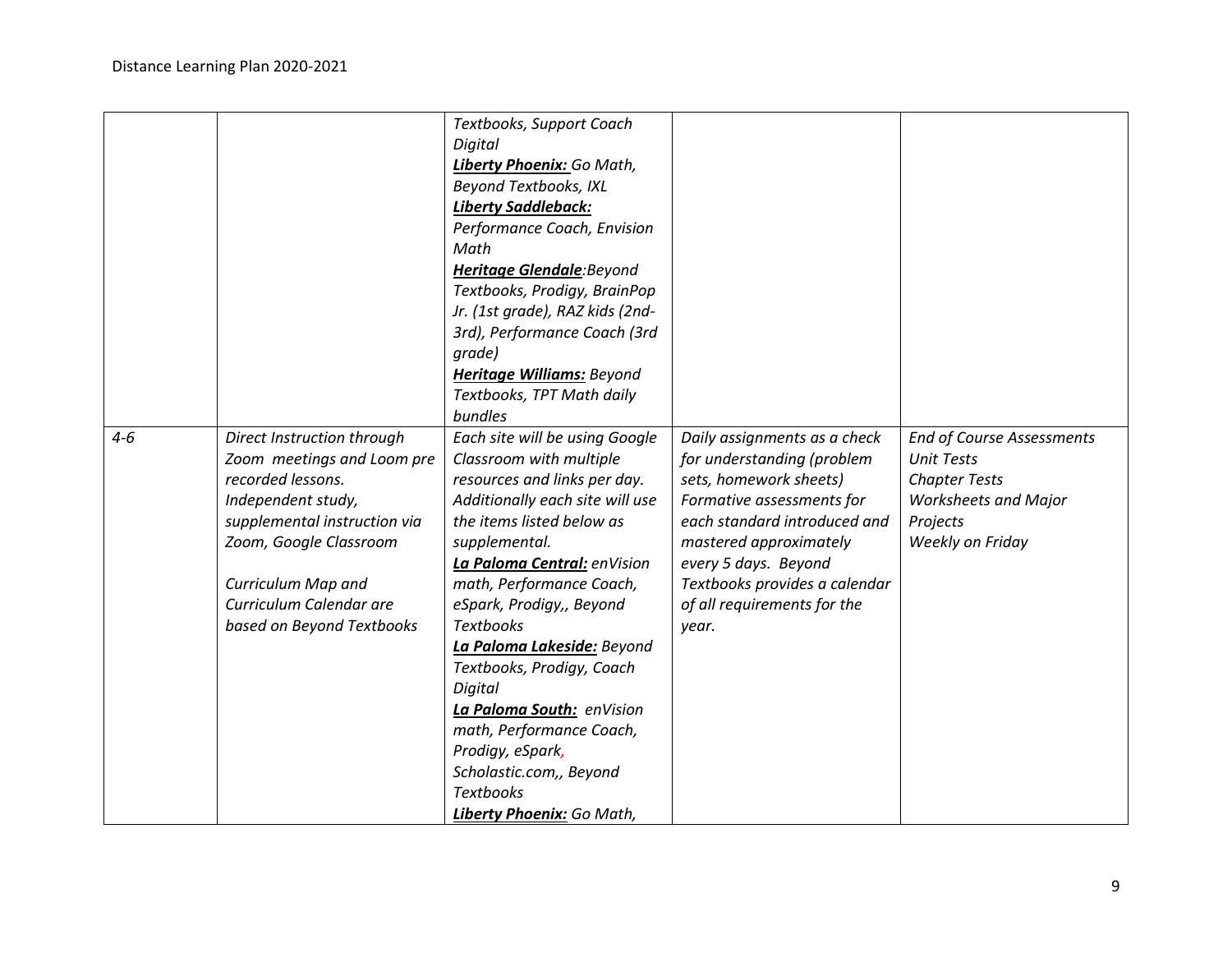|         |                                                                                                                                                                                                                                             | Performance Coach, Beyond<br>Textbooks, IXL<br><b>Liberty Saddleback:</b><br>Performance Coach, enVision<br>Math,<br><b>Heritage Glendale:</b> Beyond<br>Textbooks, Performance<br>Coach, Prodigy<br>Heritage Williams: Beyond<br>Textbooks, TPT Math daily<br>bundles                                                                                                                                                                                                                                                                                                                                                                  |                                                                                                                                                                                                                                                                              |                                                                                                                                              |
|---------|---------------------------------------------------------------------------------------------------------------------------------------------------------------------------------------------------------------------------------------------|-----------------------------------------------------------------------------------------------------------------------------------------------------------------------------------------------------------------------------------------------------------------------------------------------------------------------------------------------------------------------------------------------------------------------------------------------------------------------------------------------------------------------------------------------------------------------------------------------------------------------------------------|------------------------------------------------------------------------------------------------------------------------------------------------------------------------------------------------------------------------------------------------------------------------------|----------------------------------------------------------------------------------------------------------------------------------------------|
| $7 - 8$ | Direct Instruction through<br>Zoom meetings and Loom pre<br>recorded lessons.<br>Independent study,<br>supplemental instruction via<br>Zoom, Google Classroom<br>Curriculum Map and<br>Curriculum Calendar are<br>based on Beyond Textbooks | Each site will be using Google<br>Classroom with multiple<br>resources and links per day.<br>Additionally each site will use<br>the items listed below as<br>supplemental.<br>La Paloma Central: Beyond<br>Textbooks, Performance<br>Coach, Prodigy<br>La Paloma Lakeside: Beyond<br>Textbooks, Coach Digital<br>La Paloma South: Beyond<br>Textbooks, Performance<br>Coach, Prodigy<br><b>Liberty Phoenix: Beyond</b><br>Textbooks, Performance<br>Coach, IXL<br><b>Liberty Saddleback: Prodigy,</b><br>Performance Coach<br><b>Heritage Glendale:</b> Beyond<br>Textbooks, Performance<br>Coach, Prodigy<br>Heritage Williams: Beyond | Daily assignments as a check<br>for understanding (problem<br>sets, homework sheets)<br>Formative assessments for<br>each standard introduced and<br>mastered approximately<br>every 5 days. Beyond<br>Textbooks provides a calendar<br>of all requirements for the<br>year. | <b>End of Course Assessments</b><br><b>Unit Tests</b><br><b>Chapter Tests</b><br><b>Worksheets and Major</b><br>Projects<br>Weekly on Friday |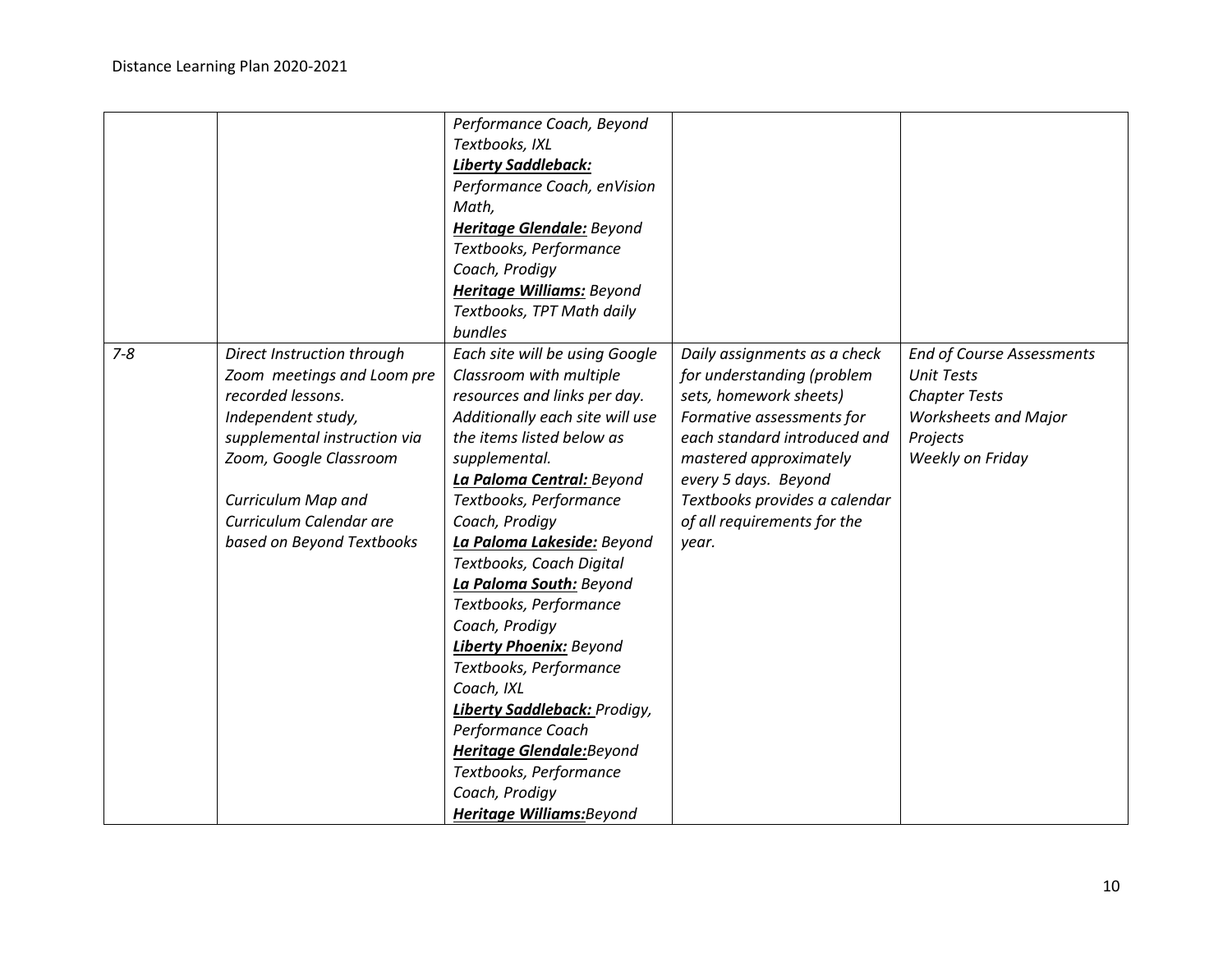|                               |     | -111<br>I extbooks<br>dHelber_ |     |     |
|-------------------------------|-----|--------------------------------|-----|-----|
| . .<br>--<br>$-1$<br><u>.</u> | n/a | n/a                            | n/a | n/a |

|              |                              | Instructional Methods, Content Delivery, and Monitoring Student Learning (ELA) |                                 |                                  |
|--------------|------------------------------|--------------------------------------------------------------------------------|---------------------------------|----------------------------------|
|              | <b>Educational Delivery</b>  | Content Provider/Program                                                       | <b>Formative Assessment</b>     | <b>Summative Assessment</b>      |
|              | Methodologies                | Used                                                                           | <b>Strategies and Frequency</b> | <b>Strategies and Frequency</b>  |
| Kindergarten | Direct Instruction through   | Each site will be using Google                                                 | Daily assignments as a check    | <b>End of Course Assessments</b> |
|              | Zoom meetings and Loom pre   | Classroom with multiple                                                        | for understanding (problem      | <b>Unit Tests</b>                |
|              | recorded lessons.            | resources and links per day.                                                   | sets, homework sheets)          | <b>Chapter Tests</b>             |
|              | Independent study,           | Additionally each site will use                                                | Formative assessments for       | <b>Worksheets and Major</b>      |
|              | supplemental instruction via | the items listed below as                                                      | each standard introduced and    | Projects                         |
|              | Zoom, Google Classroom       | supplemental.                                                                  | mastered approximately          | Weekly on Friday                 |
|              |                              | La Paloma Central: Beyond                                                      | every 5 days. Beyond            |                                  |
|              | Curriculum Map and           | Textbooks, Reading Street,                                                     | Textbooks provides a calendar   |                                  |
|              | Curriculum Calendar are      | eSpark                                                                         | of all requirements for the     |                                  |
|              | based on Beyond Textbooks    | La Paloma Lakeside: -                                                          | year.                           |                                  |
|              |                              | Spalding Phonics, SeeSaw,                                                      |                                 |                                  |
|              |                              | Scholastic Let's Find Out, Raz                                                 |                                 |                                  |
|              |                              | Kids                                                                           |                                 |                                  |
|              |                              | La Paloma South: Lailo,                                                        |                                 |                                  |
|              |                              | Hefferty, Beyond Textbooks,                                                    |                                 |                                  |
|              |                              | <b>Reading A-Z</b>                                                             |                                 |                                  |
|              |                              | <b>Liberty Phoenix: Beyond</b>                                                 |                                 |                                  |
|              |                              | Textbooks, Lexia Core 5, IXL                                                   |                                 |                                  |
|              |                              | Liberty Saddleback: Into                                                       |                                 |                                  |
|              |                              | Reading, Readworks, Starfall.                                                  |                                 |                                  |
|              |                              | eSpark                                                                         |                                 |                                  |
|              |                              | Heritage Glendale: Beyond                                                      |                                 |                                  |
|              |                              | Textbooks, ABC Mouse,                                                          |                                 |                                  |
|              |                              | Reading A-Z                                                                    |                                 |                                  |
|              |                              | <b>Heritage Williams: Beyond</b>                                               |                                 |                                  |
|              |                              | Textbooks, Reading A-Z,                                                        |                                 |                                  |
|              |                              | Spalding Writing Road to                                                       |                                 |                                  |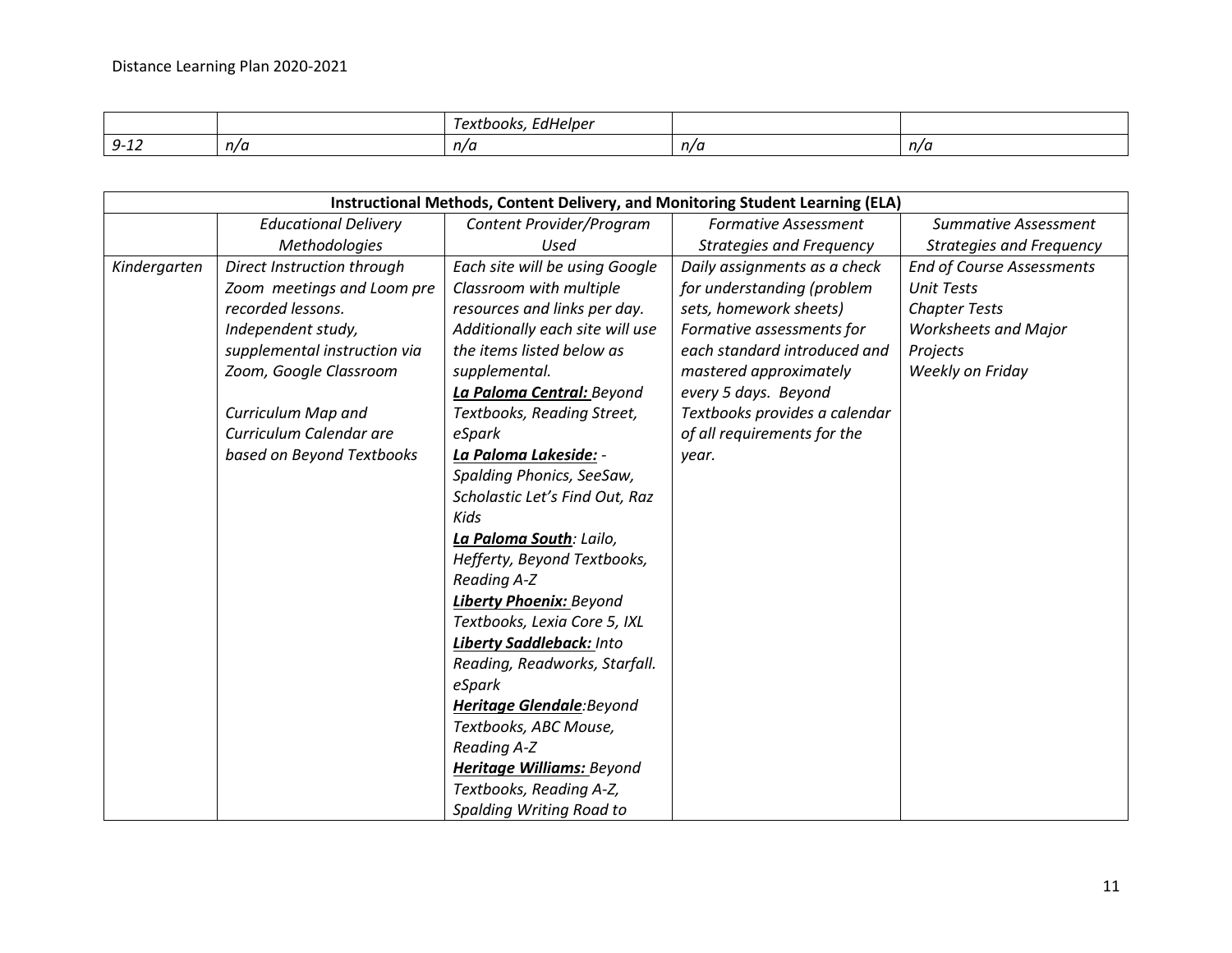|         |                                                                                                                                                                                                                                             | Reading A to Z                                                                                                                                                                                                                                                                                                                                                                                                                                                                                                                                                                                                                                                                                                                                                                                                              |                                                                                                                                                                                                                                                                              |                                                                                                                                              |
|---------|---------------------------------------------------------------------------------------------------------------------------------------------------------------------------------------------------------------------------------------------|-----------------------------------------------------------------------------------------------------------------------------------------------------------------------------------------------------------------------------------------------------------------------------------------------------------------------------------------------------------------------------------------------------------------------------------------------------------------------------------------------------------------------------------------------------------------------------------------------------------------------------------------------------------------------------------------------------------------------------------------------------------------------------------------------------------------------------|------------------------------------------------------------------------------------------------------------------------------------------------------------------------------------------------------------------------------------------------------------------------------|----------------------------------------------------------------------------------------------------------------------------------------------|
| $1 - 3$ | Direct Instruction through<br>Zoom meetings and Loom pre<br>recorded lessons.<br>Independent study,<br>supplemental instruction via<br>Zoom, Google Classroom<br>Curriculum Map and<br>Curriculum Calendar are<br>based on Beyond Textbooks | Each site will be using Google<br>Classroom with multiple<br>resources and links per day.<br>Additionally each site will use<br>the items listed below as<br>supplemental.<br>La Paloma Central: Beyond<br>Textbooks, Reading Street,<br>eSpark, Reading A-Z,<br>La Paloma Lakeside: Beyond<br>Textbooks, Spalding Phonics,<br>RAZ Kids, Brain Pop Jr.,<br>Reading A-Z, Scholastic, Coach<br>Digital<br>La Paloma South: Reading A-<br>Z, MindPlay, Beyond<br>Textbooks, Lailo, Heggerty,<br><b>RAZ Kids</b><br><b>Liberty Phoenix: Beyond</b><br>Textbooks, Lexia Core 5, IXL<br>Liberty Saddleback: Journeys<br>Reading, Performance Coach,<br>Readworks, Starfall, Into<br>Reading, eSpark<br><b>Heritage Glendale:</b> Beyond<br>Textbooks, Performance<br>Coach (3rd grade), Brain Pop<br>Jr. (1st grade), Reading A-Z | Daily assignments as a check<br>for understanding (problem<br>sets, homework sheets)<br>Formative assessments for<br>each standard introduced and<br>mastered approximately<br>every 5 days. Beyond<br>Textbooks provides a calendar<br>of all requirements for the<br>year. | <b>End of Course Assessments</b><br><b>Unit Tests</b><br><b>Chapter Tests</b><br><b>Worksheets and Major</b><br>Projects<br>Weekly on Friday |
|         |                                                                                                                                                                                                                                             | (1st-3rd), Open Court<br>Reading-McGraw Hill (2nd<br>grade), Reading Street (1st-<br>$3rd$ )                                                                                                                                                                                                                                                                                                                                                                                                                                                                                                                                                                                                                                                                                                                                |                                                                                                                                                                                                                                                                              |                                                                                                                                              |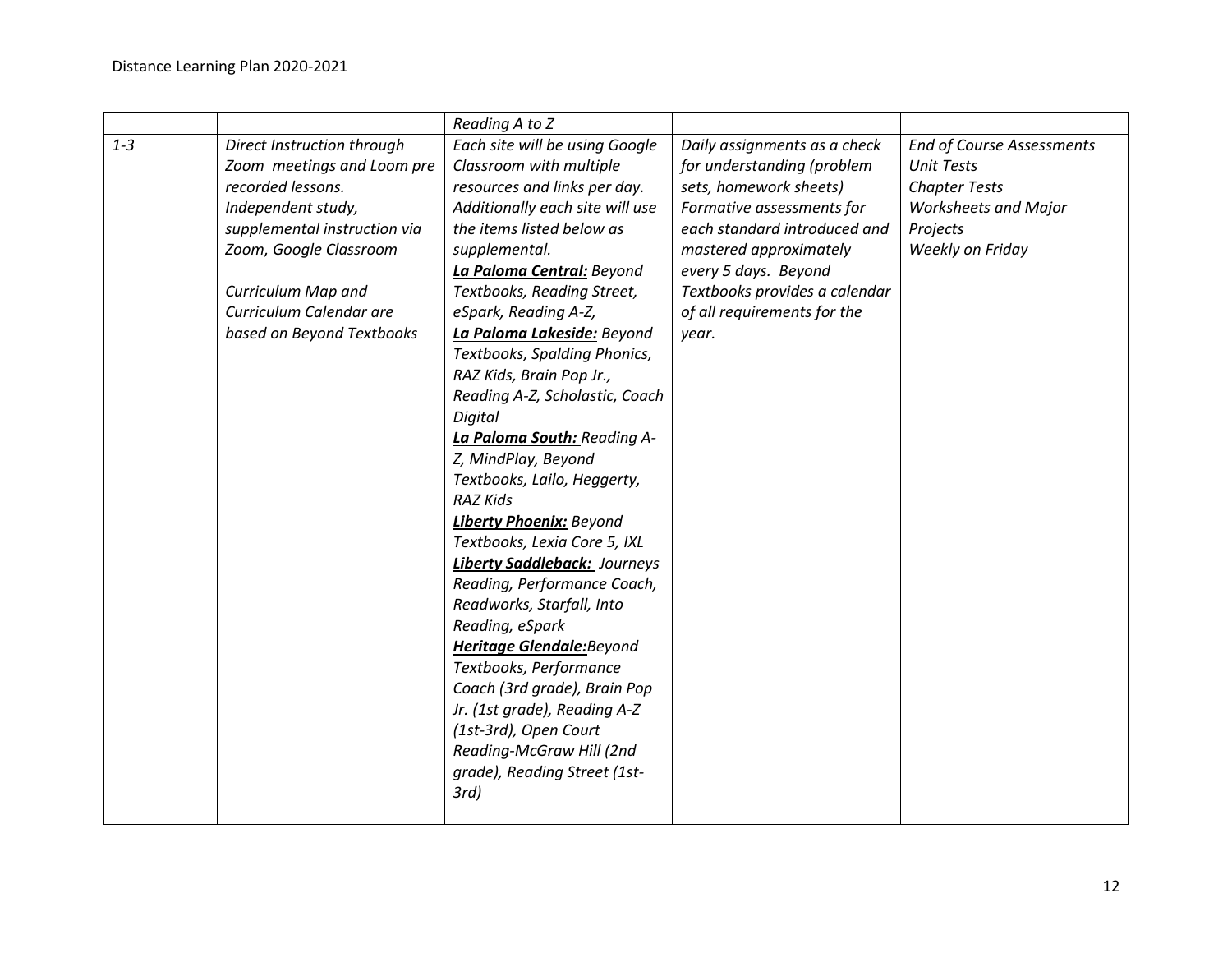|         |                              | <b>Heritage Williams: Beyond</b>    |                               |                                  |
|---------|------------------------------|-------------------------------------|-------------------------------|----------------------------------|
|         |                              | Textbooks, Reading A-Z, TPT         |                               |                                  |
|         |                              | <b>ELA Daily Bundles, Spalding</b>  |                               |                                  |
|         |                              | <b>Writing Road to Reading</b>      |                               |                                  |
| $4 - 6$ | Direct Instruction through   | Each site will be using Google      | Daily assignments as a check  | <b>End of Course Assessments</b> |
|         | Zoom meetings and Loom pre   | Classroom with multiple             | for understanding (problem    | <b>Unit Tests</b>                |
|         | recorded lessons.            | resources and links per day.        | sets, homework sheets)        | <b>Chapter Tests</b>             |
|         | Independent study,           | Additionally each site will use     | Formative assessments for     | <b>Worksheets and Major</b>      |
|         | supplemental instruction via | the items listed below as           | each standard introduced and  | Projects                         |
|         | Zoom, Google Classroom       | supplemental.                       | mastered approximately        | Weekly on Friday                 |
|         |                              | La Paloma Central: Beyond           | every 5 days. Beyond          |                                  |
|         | Curriculum Map and           | Textbooks, Performance              | Textbooks provides a calendar |                                  |
|         | Curriculum Calendar are      | Coach, eSpark,                      | of all requirements for the   |                                  |
|         | based on Beyond Textbooks    | La Paloma Lakeside: Beyond          | year.                         |                                  |
|         |                              | Textbooks, RAZ Kids, BrainPop       |                               |                                  |
|         |                              | Jr., Reading A-Z, Scholastic,       |                               |                                  |
|         |                              | Coach Digital                       |                               |                                  |
|         |                              | La Paloma South: MindPlay,          |                               |                                  |
|         |                              | Beyond Textbooks, Reading A-        |                               |                                  |
|         |                              | Z, Performance Coach,               |                               |                                  |
|         |                              | <b>Liberty Phoenix: Beyond</b>      |                               |                                  |
|         |                              | Textbooks, Lexia Core 5, Lexia      |                               |                                  |
|         |                              | Power up, Performance               |                               |                                  |
|         |                              | Coach, IXL                          |                               |                                  |
|         |                              | <b>Liberty Saddleback:</b> Journeys |                               |                                  |
|         |                              | Reading, Performance Coach,         |                               |                                  |
|         |                              | Readworks, Starfall, Into           |                               |                                  |
|         |                              | Reading, eSpark                     |                               |                                  |
|         |                              | <b>Heritage Glendale:</b> Beyond    |                               |                                  |
|         |                              | Textbooks, Readworks                |                               |                                  |
|         |                              | (4thgrade), Performance             |                               |                                  |
|         |                              | Coach, Reading A to Z               |                               |                                  |
|         |                              | <b>Heritage Williams: Beyond</b>    |                               |                                  |
|         |                              | Textbooks, Reading A-Z, TPT         |                               |                                  |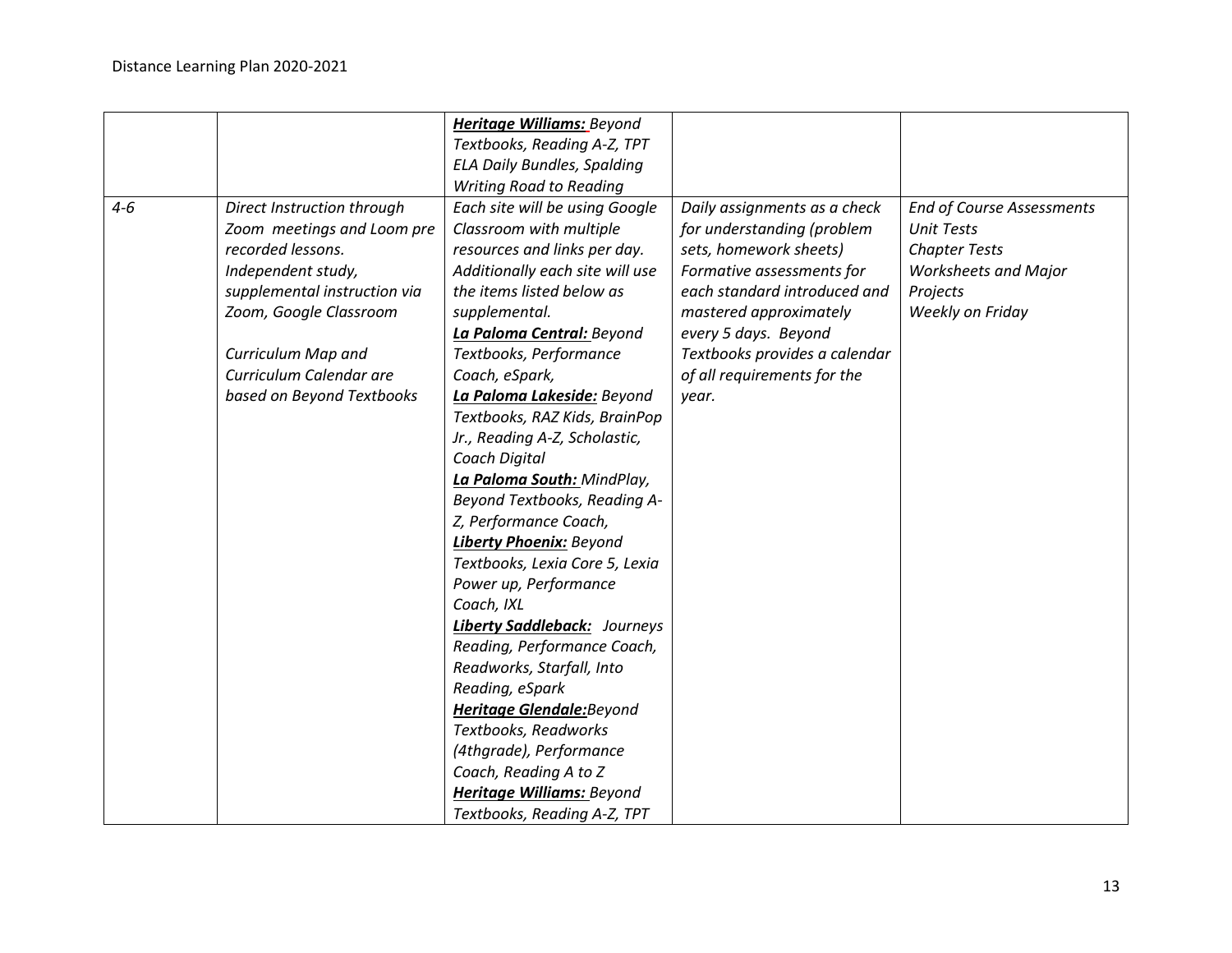|          |                              | ELA Daily Bundles, Scholastic,  |                               |                                  |
|----------|------------------------------|---------------------------------|-------------------------------|----------------------------------|
|          |                              | Spalding Writing Road to        |                               |                                  |
|          |                              | Reading                         |                               |                                  |
| $7 - 8$  | Direct Instruction through   | Each site will be using Google  | Daily assignments as a check  | <b>End of Course Assessments</b> |
|          | Zoom meetings and Loom pre   | Classroom with multiple         | for understanding (problem    | <b>Unit Tests</b>                |
|          | recorded lessons.            | resources and links per day.    | sets, homework sheets)        | <b>Chapter Tests</b>             |
|          | Independent study,           | Additionally each site will use | Formative assessments for     | <b>Worksheets and Major</b>      |
|          | supplemental instruction via | the items listed below as       | each standard introduced and  | Projects                         |
|          | Zoom, Google Classroom       | supplemental.                   | mastered approximately        | Weekly on Friday                 |
|          |                              | La Paloma Central: Beyond       | every 5 days. Beyond          |                                  |
|          | Curriculum Map and           | Textbooks, Performance          | Textbooks provides a calendar |                                  |
|          | Curriculum Calendar are      | Coach                           | of all requirements for the   |                                  |
|          | based on Beyond Textbooks    | La Paloma Lakeside: Beyond      | year.                         |                                  |
|          |                              | Textbooks, Scholastic, Coach    |                               |                                  |
|          |                              | Digital                         |                               |                                  |
|          |                              | La Paloma South: MindPlay,      |                               |                                  |
|          |                              | Reading A to Z, Performance     |                               |                                  |
|          |                              | <b>Coach Beyond Textbooks</b>   |                               |                                  |
|          |                              | <b>Liberty Phoenix: Beyond</b>  |                               |                                  |
|          |                              | Textbooks, Lexia Power up,      |                               |                                  |
|          |                              | Performance Coach, IXL          |                               |                                  |
|          |                              | <b>Liberty Saddleback:</b>      |                               |                                  |
|          |                              | Performance Coach, Prodigy      |                               |                                  |
|          |                              | Heritage Glendale: Beyond       |                               |                                  |
|          |                              | Textbooks, Performance          |                               |                                  |
|          |                              | Coach                           |                               |                                  |
|          |                              | Heritage Williams: Beyond       |                               |                                  |
|          |                              | Textbooks, Reading A-Z,         |                               |                                  |
|          |                              | EdHelper, Scholastic            |                               |                                  |
| $9 - 12$ | n/a                          | n/a                             | n/a                           | n/a                              |

| Instructional Methods, Content Delivery, and Monitoring Student Learning (Science) |                      |                          |                      |                      |
|------------------------------------------------------------------------------------|----------------------|--------------------------|----------------------|----------------------|
|                                                                                    | Educational Delivery | Content Provider/Program | Formative Assessment | Summative Assessment |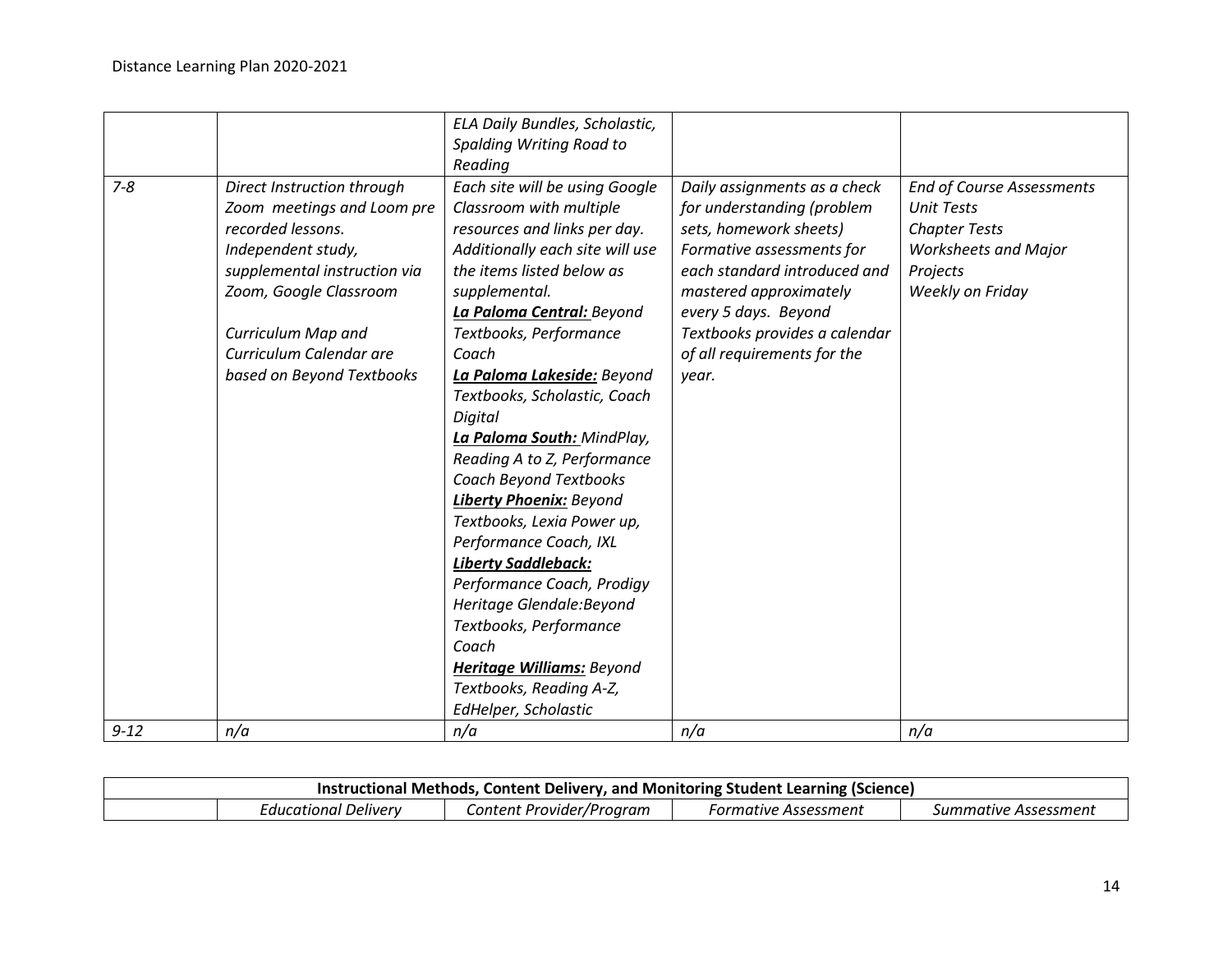|              | Methodologies                | <b>Used</b>                       | <b>Strategies and Frequency</b>  | <b>Strategies and Frequency</b>  |
|--------------|------------------------------|-----------------------------------|----------------------------------|----------------------------------|
| Kindergarten | Direct Instruction through   | Each site will be using Google    | Weekly assignments based on      | <b>End of Course Assessments</b> |
|              | Zoom meetings and Loom pre   | Classroom with multiple           | <b>Beyond Textbooks calendar</b> | <b>Unit Tests</b>                |
|              | recorded lessons.            | resources and links per day.      | Formative assessments for        | <b>Chapter Tests</b>             |
|              | Independent study,           | Additionally each site will use   | each standard introduced and     | <b>Worksheets and Major</b>      |
|              | supplemental instruction via | the items listed below as         | mastered approximately           | Projects                         |
|              | Zoom, Google Classroom       | supplemental.                     | every 5 days. Beyond             | Weekly on Friday                 |
|              |                              | La Paloma Central: Beyond         | Textbooks provides a calendar    |                                  |
|              | Curriculum Map and           | <b>Textbooks</b>                  | of all requirements for the      |                                  |
|              | Curriculum Calendar are      | La Paloma Lakeside:Science        | year.                            |                                  |
|              | based on Beyond Textbooks    | Spin                              |                                  |                                  |
|              |                              | La Paloma South: Mystery          |                                  |                                  |
|              |                              | Science, Science Spin             |                                  |                                  |
|              |                              | <b>Liberty Phoenix: IXL</b>       |                                  |                                  |
|              |                              | <b>Liberty Saddleback:</b>        |                                  |                                  |
|              |                              | Scholastic, Science Spin          |                                  |                                  |
|              |                              | Heritage Glendale: Beyond         |                                  |                                  |
|              |                              | <b>Textbooks</b>                  |                                  |                                  |
|              |                              | <b>Heritage Williams: Science</b> |                                  |                                  |
|              |                              | <b>Weekly and Mystery Science</b> |                                  |                                  |
| $1 - 3$      | Direct Instruction through   | Each site will be using Google    | Weekly assignments based on      | <b>End of Course Assessments</b> |
|              | Zoom meetings and Loom pre   | Classroom with multiple           | <b>Beyond Textbooks calendar</b> | <b>Unit Tests</b>                |
|              | recorded lessons.            | resources and links per day.      | Formative assessments for        | <b>Chapter Tests</b>             |
|              | Independent study,           | Additionally each site will use   | each standard introduced and     | <b>Worksheets and Major</b>      |
|              | supplemental instruction via | the items listed below as         | mastered approximately           | Projects                         |
|              | Zoom, Google Classroom       | supplemental.                     | every 5 days. Beyond             | Weekly on Friday                 |
|              |                              | La Paloma Central: Beyond         | Textbooks provides a calendar    |                                  |
|              | Curriculum Map and           | <b>Textbooks</b>                  | of all requirements for the      |                                  |
|              | Curriculum Calendar are      | La Paloma Lakeside: Beyond        | year.                            |                                  |
|              | based on Beyond Textbooks    | Textbooks, Scholastic News        |                                  |                                  |
|              |                              | La Paloma South: Science          |                                  |                                  |
|              |                              | Spin, Scholastic News             |                                  |                                  |
|              |                              | <b>Liberty Phoenix: IXL</b>       |                                  |                                  |
|              |                              | <b>Liberty Saddleback:</b>        |                                  |                                  |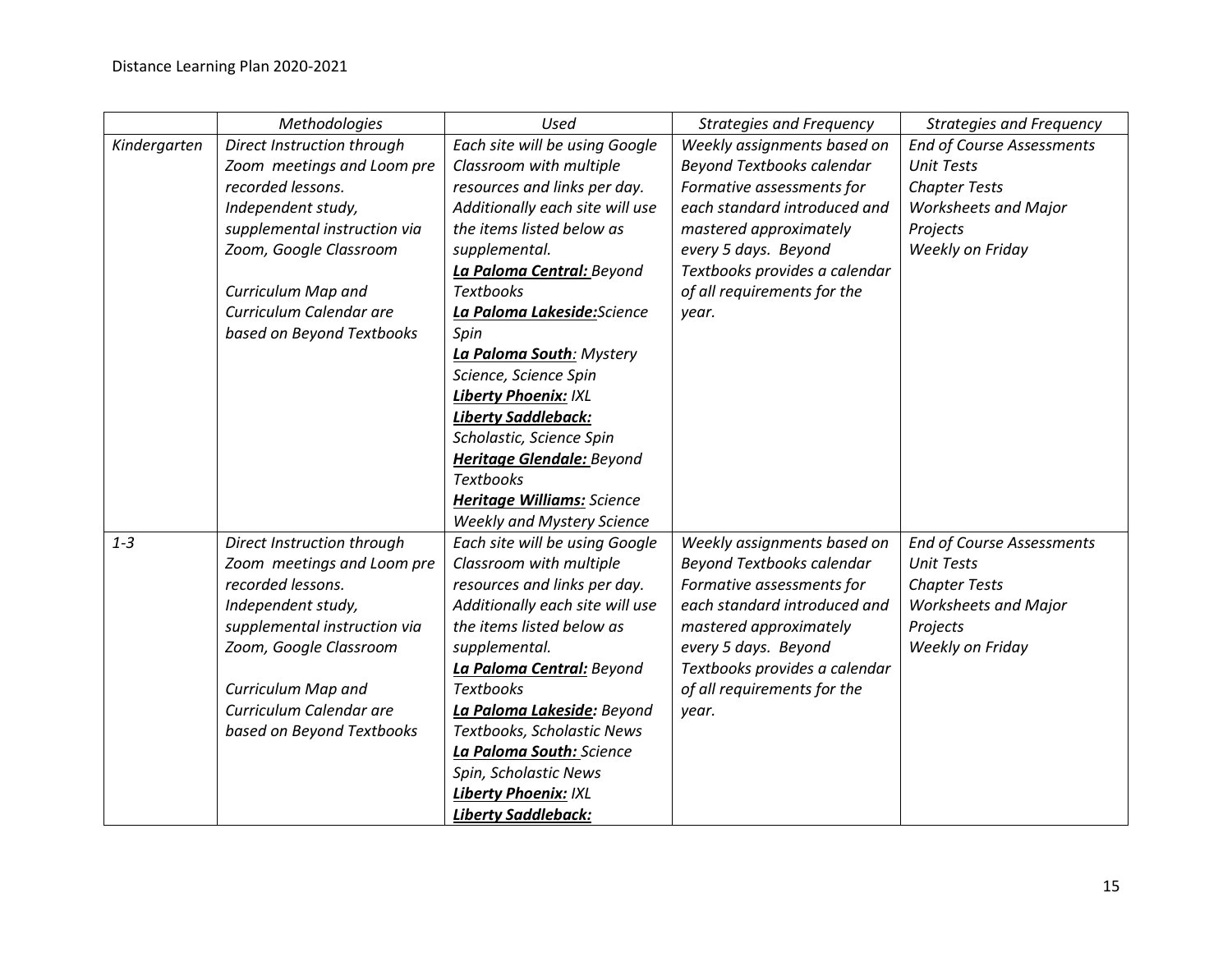|         |                              | Scholastic, Science Spin          |                                  |                                  |
|---------|------------------------------|-----------------------------------|----------------------------------|----------------------------------|
|         |                              | Heritage Glendale: Beyond         |                                  |                                  |
|         |                              | <b>Textbooks</b>                  |                                  |                                  |
|         |                              | <b>Heritage Williams: Science</b> |                                  |                                  |
|         |                              | <b>Weekly and Mystery Science</b> |                                  |                                  |
| $4 - 6$ | Direct Instruction through   | Each site will be using Google    | Weekly assignments based on      | <b>End of Course Assessments</b> |
|         | Zoom meetings and Loom pre   | Classroom with multiple           | <b>Beyond Textbooks calendar</b> | <b>Unit Tests</b>                |
|         | recorded lessons.            | resources and links per day.      | Formative assessments for        | <b>Chapter Tests</b>             |
|         | Independent study,           | Additionally each site will use   | each standard introduced and     | <b>Worksheets and Major</b>      |
|         | supplemental instruction via | the items listed below as         | mastered approximately           | Projects                         |
|         | Zoom, Google Classroom       | supplemental.                     | every 5 days. Beyond             | Weekly on Friday                 |
|         |                              | La Paloma Central: Beyond         | Textbooks provides a calendar    |                                  |
|         | Curriculum Map and           | <b>Textbooks</b>                  | of all requirements for the      |                                  |
|         | Curriculum Calendar are      | La Paloma Lakeside: Beyond        | year.                            |                                  |
|         | based on Beyond Textbooks    | Textbooks, Scholastic News        |                                  |                                  |
|         |                              | La Paloma South: Science          |                                  |                                  |
|         |                              | Spin, Mystery Science             |                                  |                                  |
|         |                              | <b>Liberty Phoenix: IXL</b>       |                                  |                                  |
|         |                              | <b>Liberty Saddleback:</b>        |                                  |                                  |
|         |                              | Scholastic, Science Spin          |                                  |                                  |
|         |                              | Heritage Glendale: Beyond         |                                  |                                  |
|         |                              | <b>Textbooks</b>                  |                                  |                                  |
|         |                              | <b>Heritage Williams: Science</b> |                                  |                                  |
|         |                              | <b>Weekly and Mystery Science</b> |                                  |                                  |
| $7 - 8$ | Direct Instruction through   | Each site will be using Google    | Weekly assignments based on      | <b>End of Course Assessments</b> |
|         | Zoom meetings and Loom pre   | Classroom with multiple           | <b>Beyond Textbooks calendar</b> | <b>Unit Tests</b>                |
|         | recorded lessons.            | resources and links per day.      | Formative assessments for        | <b>Chapter Tests</b>             |
|         | Independent study,           | Additionally each site will use   | each standard introduced and     | <b>Worksheets and Major</b>      |
|         | supplemental instruction via | the items listed below as         | mastered approximately           | Projects                         |
|         | Zoom, Google Classroom       | supplemental.                     | every 5 days. Beyond             | Weekly on Friday                 |
|         |                              | La Paloma Central: Beyond         | Textbooks provides a calendar    |                                  |
|         | Curriculum Map and           | Textbooks, IXL,                   | of all requirements for the      |                                  |
|         | Curriculum Calendar are      | La Paloma Lakeside: Beyond        | year.                            |                                  |
|         | based on Beyond Textbooks    | Textbooks, Scholastic News,       |                                  |                                  |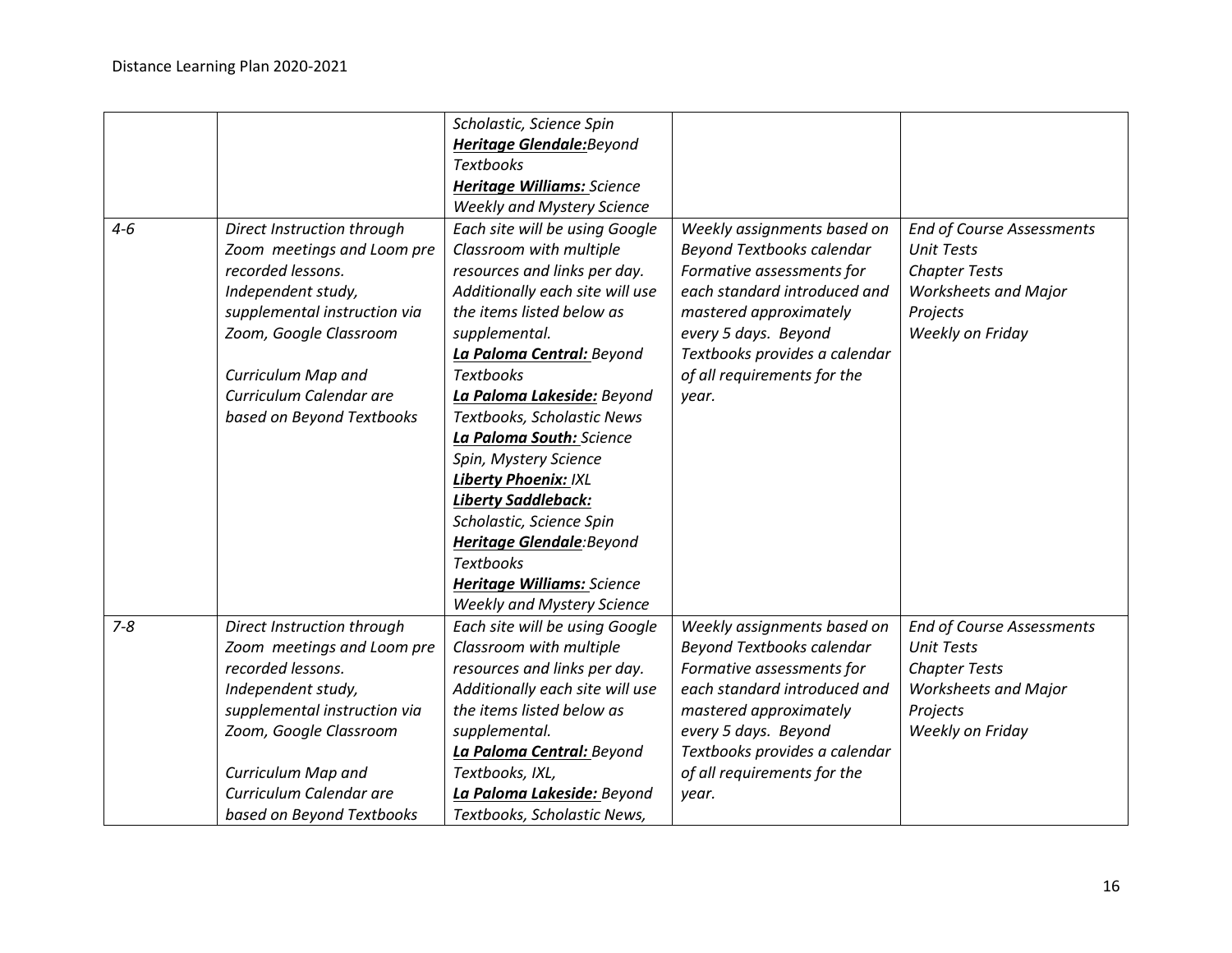|          |     | Coach Digital                     |     |     |
|----------|-----|-----------------------------------|-----|-----|
|          |     | La Paloma South: Mystery          |     |     |
|          |     | Science, Scholastic News          |     |     |
|          |     | <b>Liberty Phoenix: IXL</b>       |     |     |
|          |     | <b>Liberty Saddleback:</b>        |     |     |
|          |     | Scholastic, Science Spin          |     |     |
|          |     | <b>Heritage Glendale:</b> Beyond  |     |     |
|          |     | Textbooks, McGraw Hill            |     |     |
|          |     | <b>Heritage Williams: Science</b> |     |     |
|          |     | World (Scholastic)                |     |     |
|          |     |                                   |     |     |
| $9 - 12$ | n/a | n/a                               | n/a | n/a |

|              | Instructional Methods, Content Delivery, and Monitoring Student Learning (Other Content Areas) |                                 |                                 |                                  |  |
|--------------|------------------------------------------------------------------------------------------------|---------------------------------|---------------------------------|----------------------------------|--|
|              | <b>Educational Delivery</b>                                                                    | Content Provider/Program        | <b>Formative Assessment</b>     | <b>Summative Assessment</b>      |  |
|              | <b>Methodologies</b>                                                                           | Used                            | <b>Strategies and Frequency</b> | <b>Strategies and Frequency</b>  |  |
| Kindergarten | Direct Instruction through                                                                     | Each site will be using Google  | Formative assessments for       | <b>End of Course Assessments</b> |  |
|              | Zoom meetings and Loom pre                                                                     | Classroom with multiple         | each standard introduced and    | <b>Unit Tests</b>                |  |
|              | recorded lessons.Independent                                                                   | resources and links per day.    | mastered approximately          | <b>Chapter Tests</b>             |  |
|              | study, supplemental                                                                            | Additionally each site will use | every 5 days. Beyond            | <b>Worksheets and Major</b>      |  |
|              | instruction via Zoom, Google                                                                   | the items listed below as       | Textbooks provides a calendar   | Projects                         |  |
|              | Classroom.                                                                                     | supplemental.                   | of all requirements for the     | Completion of requirement        |  |
|              |                                                                                                | <b>Beyond Textbooks with</b>    | year.                           | assigned                         |  |
|              | Curriculum Map and                                                                             | supplemental material from      |                                 | Weekly on Friday                 |  |
|              | Curriculum Calendar are                                                                        | Social Studies Weekly.          |                                 |                                  |  |
|              | based on Beyond Textbooks                                                                      | <b>Art Materials</b>            |                                 |                                  |  |
|              |                                                                                                | <b>Computer Class</b>           |                                 |                                  |  |
|              |                                                                                                | <b>PE=Physical Requirements</b> |                                 |                                  |  |
|              |                                                                                                | Heritage Williams: Social       |                                 |                                  |  |
|              |                                                                                                | <b>Studies Weekly</b>           |                                 |                                  |  |
| $1 - 3$      | Direct Instruction through                                                                     | Each site will be using Google  | Formative assessments for       | <b>End of Course Assessments</b> |  |
|              | Zoom meetings and Loom pre                                                                     | Classroom with multiple         | each standard introduced and    | <b>Unit Tests</b>                |  |
|              | recorded lessons. Independent                                                                  | resources and links per day.    | mastered approximately          | <b>Chapter Tests</b>             |  |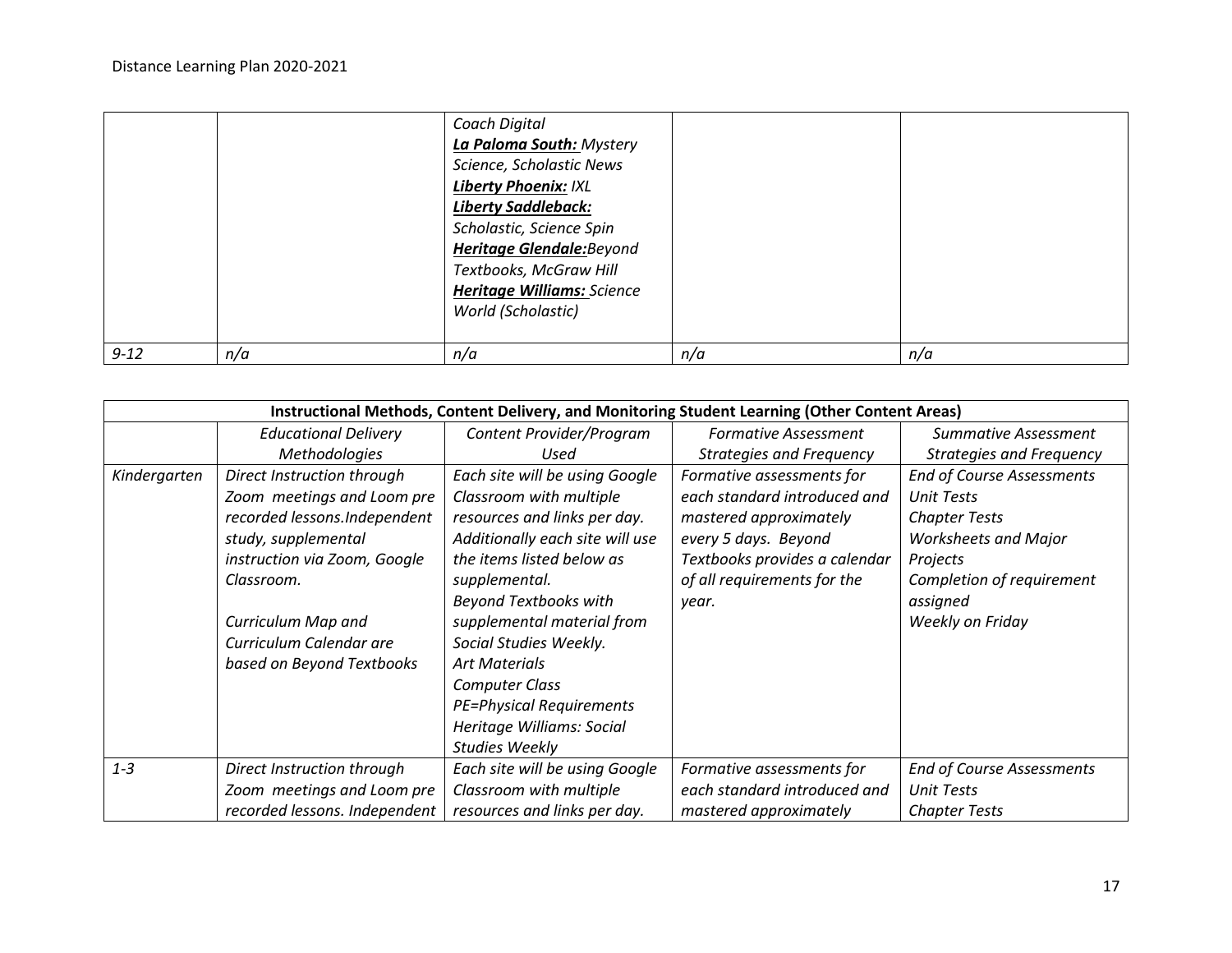|         | study, supplemental<br>instruction via Zoom, Google<br>Classroom<br>Curriculum Map and<br>Curriculum Calendar are<br>based on Beyond Textbooks                                                                                              | Additionally each site will use<br>the items listed below as<br>supplemental.<br><b>Beyond Textbooks with</b><br>supplemental material from<br>Social Studies Weekly.<br><b>Art Materials</b><br><b>Computer Class</b><br><b>PE=Physical Requirements</b>                                                                                              | every 5 days. Beyond<br>Textbooks provides a calendar<br>of all requirements for the<br>year.                                                                                        | <b>Worksheets and Major</b><br>Projects<br>Completion of requirement<br>assigned<br>Weekly on Friday                                                                                  |
|---------|---------------------------------------------------------------------------------------------------------------------------------------------------------------------------------------------------------------------------------------------|--------------------------------------------------------------------------------------------------------------------------------------------------------------------------------------------------------------------------------------------------------------------------------------------------------------------------------------------------------|--------------------------------------------------------------------------------------------------------------------------------------------------------------------------------------|---------------------------------------------------------------------------------------------------------------------------------------------------------------------------------------|
| $4 - 6$ | Direct Instruction through<br>Zoom meetings and Loom pre<br>recorded lessons. Independent<br>study, supplemental<br>instruction via Zoom, Google<br>Classroom<br>Curriculum Map and<br>Curriculum Calendar are<br>based on Beyond Textbooks | Each site will be using Google<br>Classroom with multiple<br>resources and links per day.<br>Additionally each site will use<br>the items listed below as<br>supplemental.<br><b>Beyond Textbooks with</b><br>supplemental material from<br>Social Studies Weekly.<br><b>Art Materials</b><br><b>Computer Class</b><br><b>PE=Physical Requirements</b> | Formative assessments for<br>each standard introduced and<br>mastered approximately<br>every 5 days. Beyond<br>Textbooks provides a calendar<br>of all requirements for the<br>year. | <b>End of Course Assessments</b><br><b>Unit Tests</b><br><b>Chapter Tests</b><br><b>Worksheets and Major</b><br>Projects<br>Completion of requirement<br>assigned<br>Weekly on Friday |
| $7 - 8$ | Direct Instruction through<br>Zoom meetings and Loom pre<br>recorded lessons. Independent<br>study, supplemental<br>instruction via Zoom, Google<br>Classroom<br>Curriculum Map and<br>Curriculum Calendar are<br>based on Beyond Textbooks | Each site will be using Google<br>Classroom with multiple<br>resources and links per day.<br>Additionally each site will use<br>the items listed below as<br>supplemental.<br><b>Beyond Textbooks with</b><br>supplemental material from<br>Social Studies Weekly.<br><b>Art Materials</b>                                                             | Formative assessments for<br>each standard introduced and<br>mastered approximately<br>every 5 days. Beyond<br>Textbooks provides a calendar<br>of all requirements for the<br>year. | <b>End of Course Assessments</b><br><b>Unit Tests</b><br><b>Chapter Tests</b><br><b>Worksheets and Major</b><br>Projects<br>Completion of requirement<br>assigned<br>Weekly on Friday |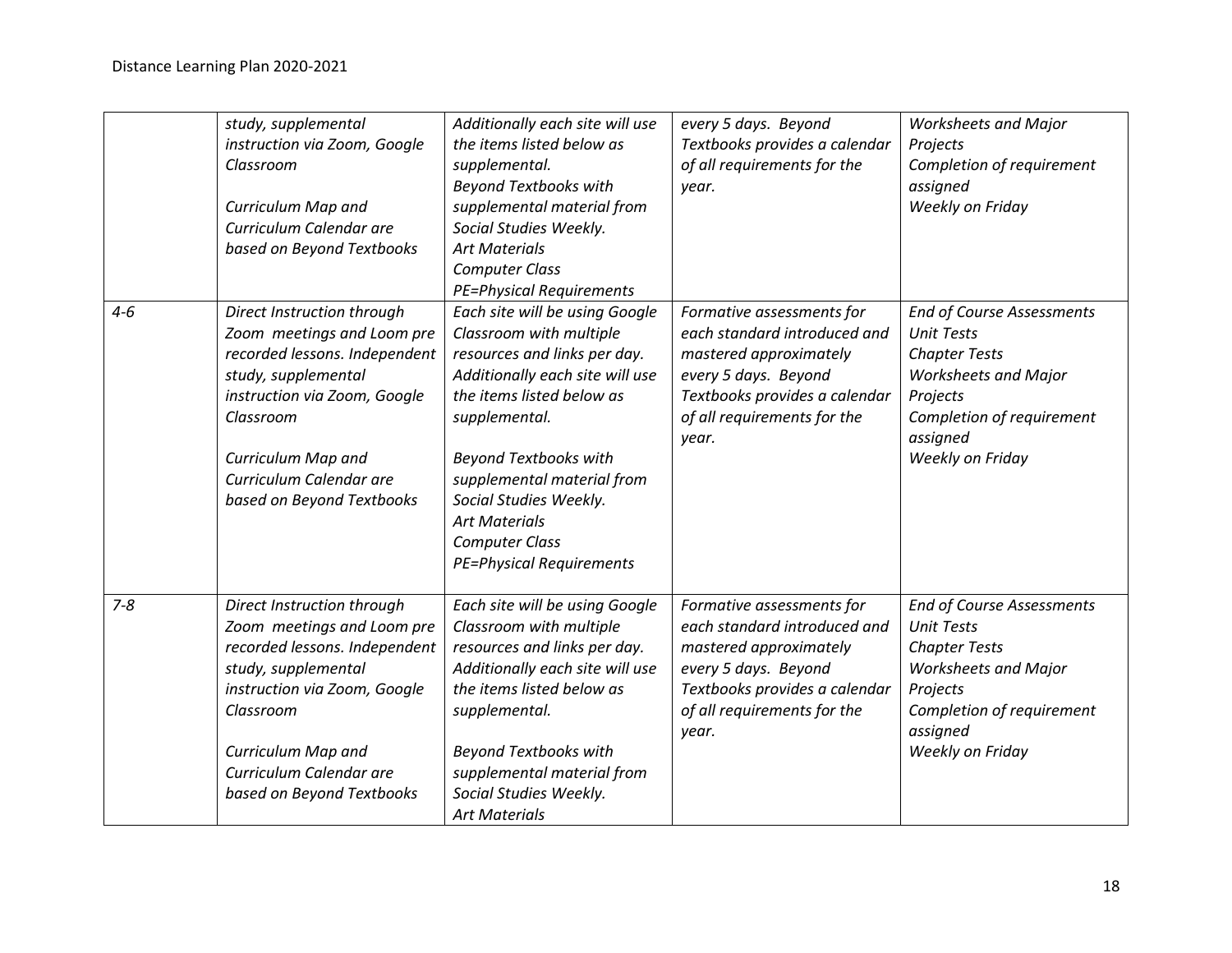|          |     | <b>Computer Class</b><br>PE=Physical Requirements |     |     |
|----------|-----|---------------------------------------------------|-----|-----|
| $9 - 12$ | n/a | n/a                                               | n/a | n/a |

### Meeting the Needs of Students with Disabilities and English learners (1.a.iv)

*In addition to action steps articulated in this document, all state/federal laws and IDEA assurances provided annually to the Department remain applicable and in effect.*

*a. Describe how the charter school will ensure access and meet the needs of students with disabilities.*

| <b>Action Step</b>                                                                                                                     | <b>Person(s) Responsible</b>                                           | <b>Frequency and/or Timing</b>                                                                                                                                                               | <b>Evidence of Implementation</b>                           |
|----------------------------------------------------------------------------------------------------------------------------------------|------------------------------------------------------------------------|----------------------------------------------------------------------------------------------------------------------------------------------------------------------------------------------|-------------------------------------------------------------|
| Call all parens on caseload to<br>ascertain technology needs and<br>concerns                                                           | Case Manager                                                           | Prior to School Starting                                                                                                                                                                     | Call Log and completion of<br>information acquired          |
| Each Special Ed teacher will<br>create a class dojo account for<br>every student on their caseload                                     | Special Ed Teacher                                                     | Prior to school starting                                                                                                                                                                     | Class Dojo Account                                          |
| Each Special Education teacher<br>will call Parent to explain that<br>they will be creating assignments<br>based on the students goals | Special Education Teacher and<br><b>General Education Teacher</b>      | First Day of School                                                                                                                                                                          | Call Log                                                    |
| Meet with Gen Ed teachers to<br>collaborate on assignments for<br>Special Education students in<br>their classes.                      | <b>Special Education Teachers</b><br><b>General Education Teachers</b> | Weekly. Gen Ed teacher will give<br>the Special Education teacher<br>their lesson plans so the special<br>education teacher to analyze for<br>the needs of the special education<br>students | Gen Ed and Special Ed teacher<br>plan for each students     |
| Create assignments for each<br>special education student on case<br>load based on current standard<br>being taught by teacher and the  | <b>Special Education Teacher</b>                                       | Daily, checked weekly as based on<br>lesson plans                                                                                                                                            | Each week, link on Class Dojo<br>shared with administration |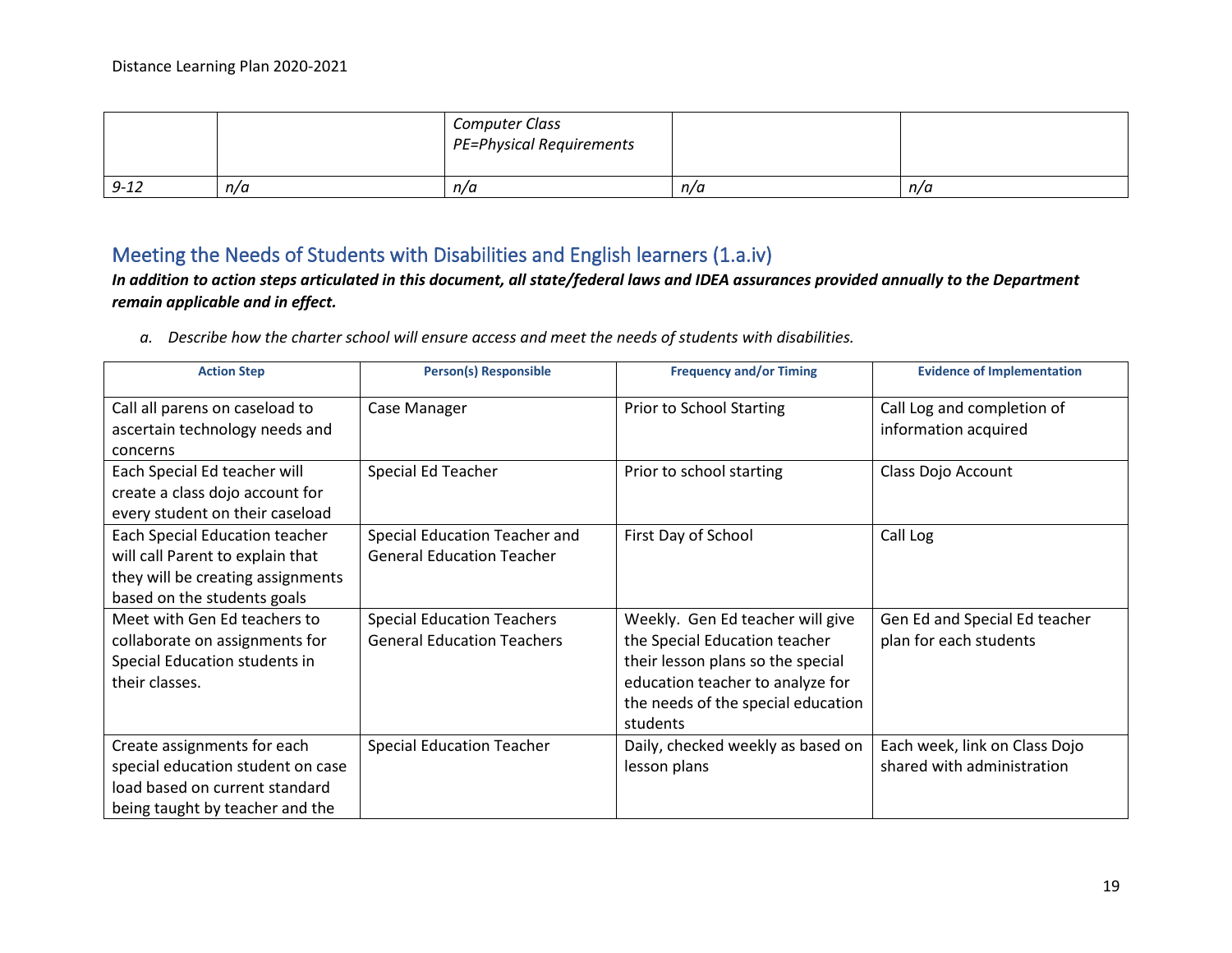| goal as written on the students<br><b>IEP</b> |                           |        |                               |
|-----------------------------------------------|---------------------------|--------|-------------------------------|
| Collect all evidence completed by             | Special Education Teacher | Weekly | Progress Reports quarterly on |
| student directly relating to goal             |                           |        | goals with evidence           |

**Process for Implementing Action Step**

Meetings between the administration and the special education department resulted in the action steps for ensuring special education students receive full access to FAPE during their distance learning. The plan has full buy in and all members of the special education team helped in developing the action plan and have already begun contacting parents and families

#### *b. Describe how the charter school will ensure access and meet the needs of English learners*

| <b>Person(s) Responsible</b> | <b>Frequency and/or Timing</b> | <b>Evidence of Implementation</b>                                                                                     |
|------------------------------|--------------------------------|-----------------------------------------------------------------------------------------------------------------------|
| <b>EL Coordinator</b>        | Prior to school starting       | Completion of survey for all<br>identified EL students                                                                |
| <b>EL Coordinator</b>        | Day one of school              | Plan created for each student                                                                                         |
| <b>EL Teacher</b>            | Daily                          | Lesson Plans<br>Parent Affidavit<br>Log on to Online Platform<br>Completion of Material and<br><b>Students Grades</b> |
|                              |                                |                                                                                                                       |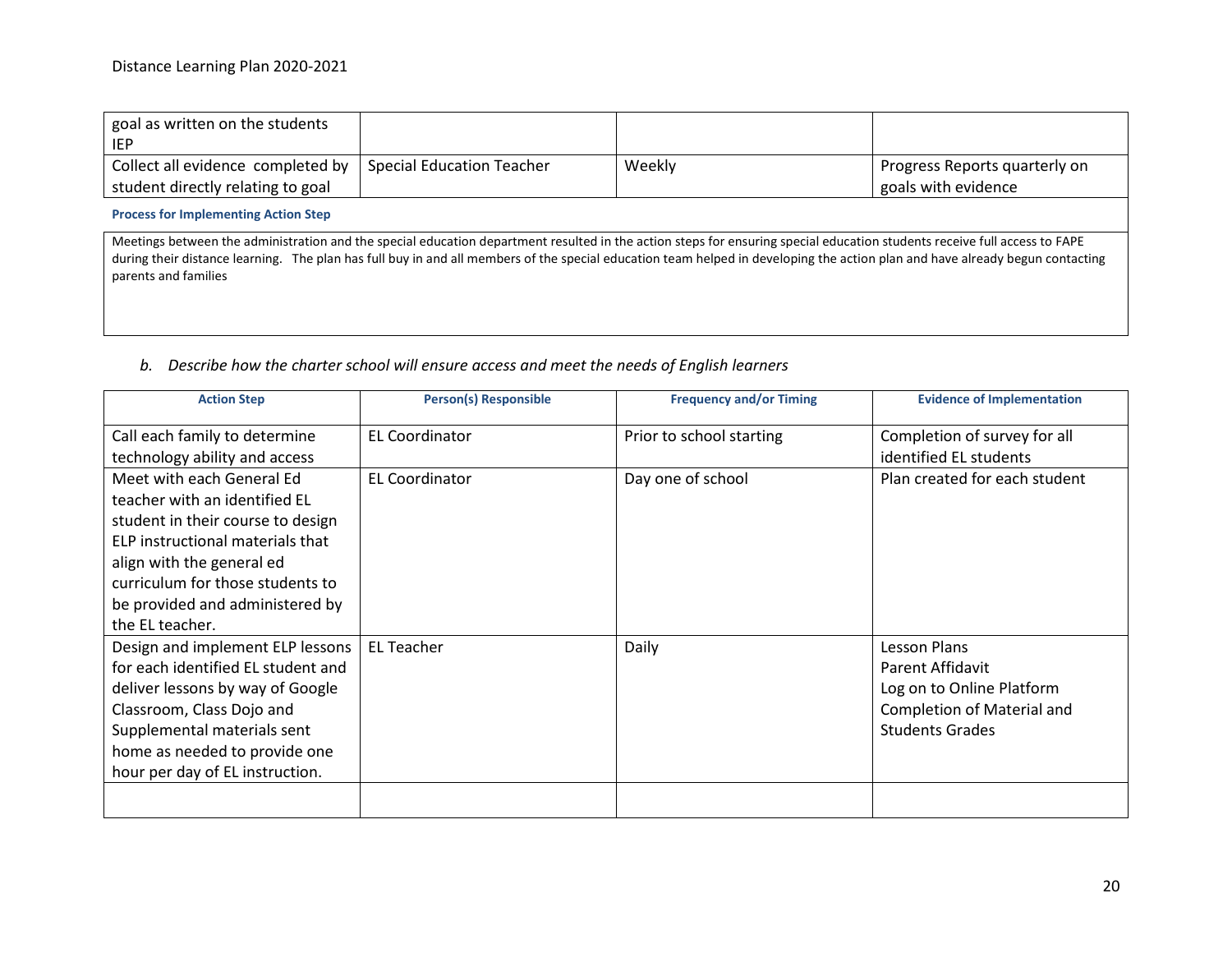#### **Process for Implementing Action Step**

We began by surveying our EL personnel and families regarding needs during distance learning and built our plan based on the needs to implement the current EL Models with the needs of our students to be successful. The administration will be responsible for implementing the plan as created by our EL committee. Implementation will be overseen by the Principal and the Distance Learning Coordinator. Action steps will be implemented by the designated EL Coordinator at our school. All students will be provide one hour of pull out instruction.

### Social and Emotional Learning Support for Students (1.a.v)

*Check the boxes below to indicate which will be provided to students to support social emotional learning and how counseling services will be provided for each grade band.*

|                                                                  |                                             | Kinder | $1 - 3$ | 4-5 | $6 - 8$      | $9 - 12$ |
|------------------------------------------------------------------|---------------------------------------------|--------|---------|-----|--------------|----------|
|                                                                  | <b>Teacher Check-in</b>                     | x      |         | ́   | $\mathbf{v}$ |          |
|                                                                  | Packet of Social and Emotional Topics       |        |         |     |              |          |
| <b>Social Emotional</b><br><b>Online Social Emotional videos</b> |                                             |        |         |     |              |          |
| <b>Learning</b>                                                  | <b>Parent Training</b>                      |        |         |     |              |          |
|                                                                  | Other: Social Emotional Task Cards for home | v<br>◠ |         | ↗   | $\lambda$    |          |

|                            |           | <b>Kinder</b> | $1 - 3$ | $4 - 5$ | $6-8$ | $9 - 12$ |
|----------------------------|-----------|---------------|---------|---------|-------|----------|
|                            | In-Person |               |         |         |       |          |
|                            | Phone     |               |         |         |       |          |
| <b>Counseling Services</b> | Webcast   |               |         |         |       |          |
|                            | Email/IM  |               |         |         |       |          |
|                            | Other:    |               |         |         |       |          |

*Provide a description of how the charter school will provide social and emotional learning support to students using the methods identified in the above charts.*

| <b>Action Step</b>               | Person(s) Responsible | <b>Frequency and/or Timing</b>    | <b>Evidence of Implementation</b> |
|----------------------------------|-----------------------|-----------------------------------|-----------------------------------|
| Provide lessons on SEL needs for | Classroom teachers    | Will begin SEL lessons on day one | Lesson Plans                      |
| students in grade levels K-8     |                       | of distance learning and continue | Google Classroom platforms        |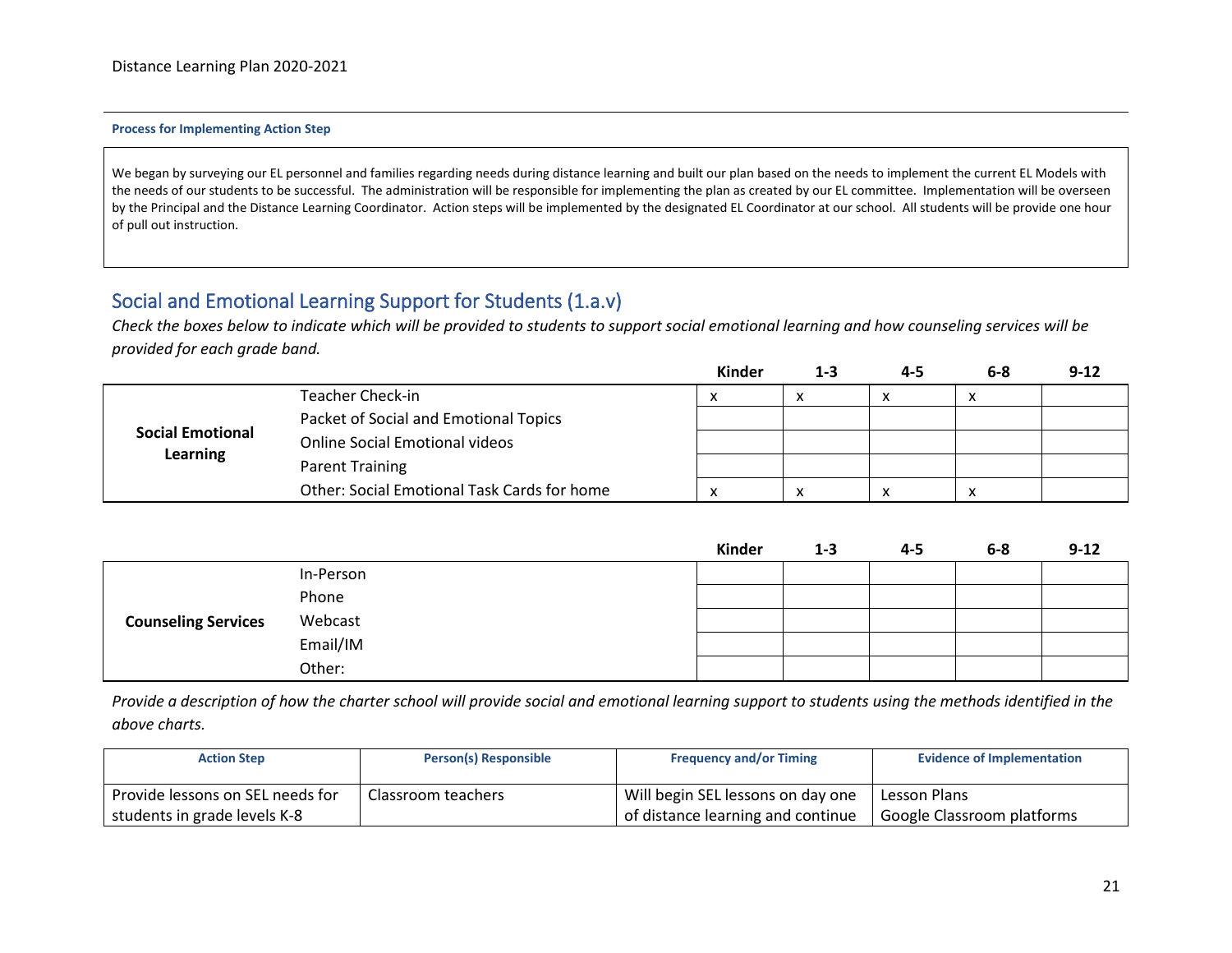|  | daily for the first 17 days and    | shared with administration        |
|--|------------------------------------|-----------------------------------|
|  | twice weekly after that until the  | Parent affidavits when technology |
|  | end of school for all students who | is not available                  |
|  | choose to remain in distance       |                                   |
|  | learning                           |                                   |

### Demonstrating Mastery of Academic Content (1.a.vi)

*Describe how the charter school will require students to demonstrate ongoing competency or mastery in grade level or advanced grade level content.* 

| <b>Action Step(s)</b>                                                                                      | <b>Person(s) Responsible</b>                                                                                                                                                                                              | <b>Frequency and/or Timing</b>                                                                                                                                                                                                                                            | <b>Evidence of Implementation</b>                                                         |
|------------------------------------------------------------------------------------------------------------|---------------------------------------------------------------------------------------------------------------------------------------------------------------------------------------------------------------------------|---------------------------------------------------------------------------------------------------------------------------------------------------------------------------------------------------------------------------------------------------------------------------|-------------------------------------------------------------------------------------------|
| Use current formative and<br>benchmark assessments through<br>our Performance Matters<br>assessment system | Administration is responsible for<br>the creation of the testing<br>calendar.<br>Test coordinator by site is<br>responsible for setting up online<br>assessments<br>Teachers are responsible for<br>assigning assessments | Formatives will be given at the<br>end of each standard taught<br>(approximately every 5 days) to<br>ensure mastery.<br>Benchmark assessments will be<br>administered three times a year<br>based on ensuring students are<br>showing growth on grade level<br>standards. | Lesson plans of planned<br>assessments<br>Completed assessments on<br>Assessment platform |

# Benchmark Assessments (1.a.vii)

*In the tables below, list the assessments that will be used for benchmarking in grades K-12 (i.e. NWEA MAP, Galileo, Fountas and Pinnell BAS, etc.), the manner in which the assessment will be given, and the proposed date(s) the assessment(s) will be given.*

| <b>Benchmark Assessments (Math)</b> |                                                                   |                                                                     |                                 |
|-------------------------------------|-------------------------------------------------------------------|---------------------------------------------------------------------|---------------------------------|
|                                     | Assessment(s) to be used (Name of<br>Assessment and/or Assessment | Plan for Assessment (online, in person,<br>at testing center, etc.) | Proposed date(s) of assessments |
|                                     | Provider/Creator)                                                 |                                                                     |                                 |
| Kindergarten                        | Powerschool Benchmark (standards                                  | Online- password protected - opened                                 | <b>Month of August</b>          |
|                                     | based assessment covering all grade                               | for a small window of time                                          | <b>Month of December</b>        |
|                                     | level standards to ascertain growth                               | In person - one-on-one or small group if                            | Month of May                    |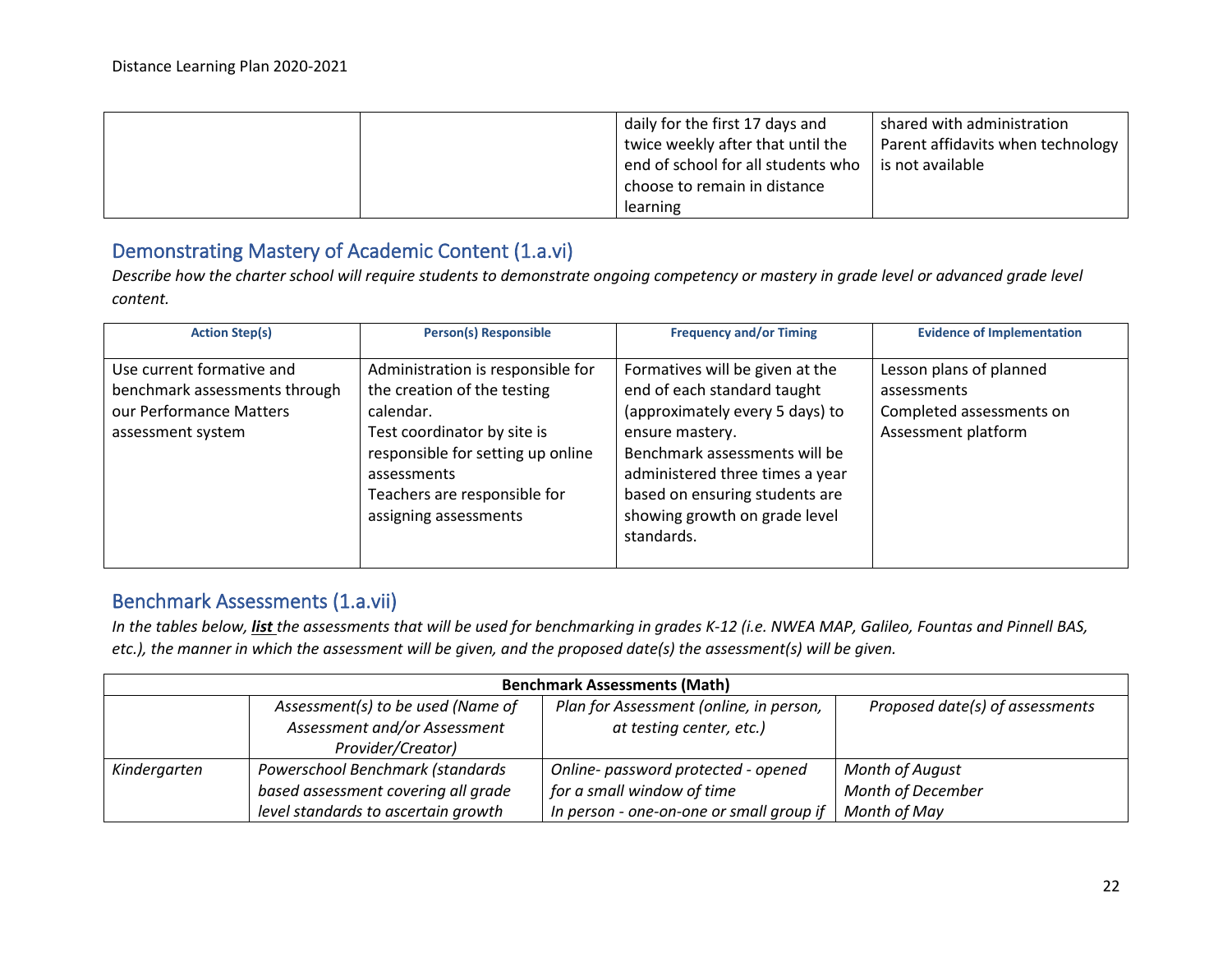|          | over the course of the year)        | necessary                                |                        |
|----------|-------------------------------------|------------------------------------------|------------------------|
| $1 - 3$  | Powerschool Benchmark (standards    | Online- password protected - opened      | <b>Month of August</b> |
|          | based assessment covering all grade | for a small window of time               | Month of December      |
|          | level standards to ascertain growth | In person - one-on-one or small group if | Month of May           |
|          | over the course of the year)        | necessary                                |                        |
| $4 - 6$  | Powerschool Benchmark (standards    | Online- password protected - opened      | <b>Month of August</b> |
|          | based assessment covering all grade | for a small window of time               | Month of December      |
|          | level standards to ascertain growth | In person - one-on-one or small group if | Month of May           |
|          | over the course of the year)        | necessary                                |                        |
| $7 - 8$  | Powerschool Benchmark (standards    | Online- password protected - opened      | <b>Month of August</b> |
|          | based assessment covering all grade | for a small window of time               | Month of December      |
|          | level standards to ascertain growth | In person - one-on-one or small group if | Month of May           |
|          | over the course of the year)        | necessary                                |                        |
| $9 - 12$ |                                     |                                          |                        |

| <b>Benchmark Assessments (ELA)</b> |                                                                                                                                                                  |                                                                                                                            |                                                      |
|------------------------------------|------------------------------------------------------------------------------------------------------------------------------------------------------------------|----------------------------------------------------------------------------------------------------------------------------|------------------------------------------------------|
|                                    | Assessment(s) to be used (Name of<br>Assessment and/or Assessment<br>Provider/Creator)                                                                           | Plan for Assessment (online, in person,<br>at testing center, etc.)                                                        | Proposed date(s) of assessments                      |
| Kindergarten                       | <b>DIBELS and Powerschool Benchmark</b><br>(standards based assessment covering<br>all grade level standards to ascertain<br>growth over the course of the year) | Online- password protected - opened<br>for a small window of time<br>In person - one-on-one or small group if<br>necessary | Month of August<br>Month of December<br>Month of May |
| $1 - 3$                            | <b>DIBELS and Powerschool Benchmark</b><br>(standards based assessment covering<br>all grade level standards to ascertain<br>growth over the course of the year) | Online- password protected - opened<br>for a small window of time<br>In person - one-on-one or small group if<br>necessary | Month of August<br>Month of December<br>Month of May |
| $4 - 6$                            | Powerschool Benchmark (standards<br>based assessment covering all grade<br>level standards to ascertain growth over<br>the course of the year)                   | Online- password protected - opened<br>for a small window of time<br>In person - one-on-one or small group if<br>necessary | Month of August<br>Month of December<br>Month of May |
| 7-8                                | Powerschool Benchmark (standards                                                                                                                                 | Online- password protected - opened                                                                                        | Month of August                                      |